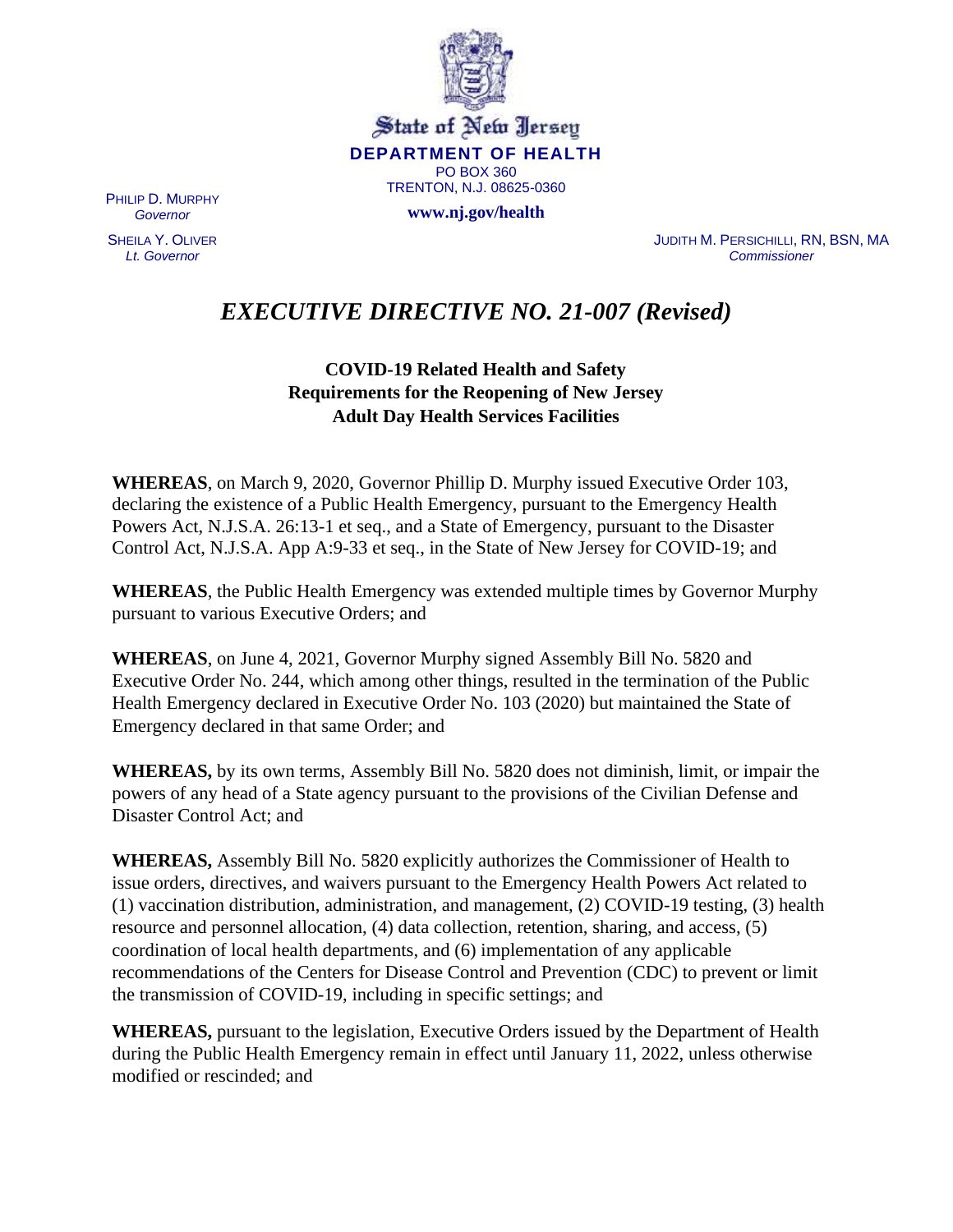**WHEREAS,** by the end of March, 2020, the Department of Health (Department) had issued a series of orders, on a county-by-county basis, that closed the adult day health services facilities licensed pursuant to N.J.A.C. 8:43F during the COVID-19 Public Health Emergency, but that allowed the adult day health services facilities to provide off-site services to participants; and

**WHEREAS,** COVID-19 cases have been on the decline and as of May 15, 2021, the statewide COVID-19 Activity Level Index (CALI) score is two (2), meaning moderate or low COVID-19 activity in most of the state: https://www.nj.gov/health/cd/statistics/covid/; and

**WHEREAS,** hospitalizations and ventilator use have also been on the decline; and

**WHEREAS,** the State of New Jersey has been on a steady curve of easing restrictions during the last few months; and

**WHEREAS,** it is appropriate at this time to lift the closure orders on Adult Day Health Centers.

**NOW, THEREFORE, I, JUDITH PERSICHILLI,** Commissioner of the Department of Healthhereby order and direct the following:

Any adult day health services facility (facility) licensed pursuant to N.J.A.C. 8:43F that wishes to reopen shall comply with the protocols set forth below. Prior to reopening, the facility shall file with the Department an attestation of compliance with these guidelines. A facility must submit to the Department an attestation of compliance via email to [OPC@doh.nj.gov.](mailto:OPC@doh.nj.gov) The requirements in this directive are derived from guidance documents produced by the CDC here: [https://www.cdc.gov/coronavirus/2019-ncov/community/adult-day-care-service-centers.html;](https://www.cdc.gov/coronavirus/2019-ncov/community/adult-day-care-service-centers.html) however, in certain instances this directive has been supplemented or modified to reflect the needs of the State of New Jersey. That is, CDC recommendations have been adapted to mandates specific to New Jersey facilities.

As New Jersey adult day health services facilities reopen pursuant to this Executive Directive, the department has prepared the requirements and guidance herein to facilitate the safety and well-being of adult day health services facility operators, their staff and the vulnerable participants they serve.

Effective Monday June 14, 2021, pursuant to this Executive Directive, all adult day health services facilities licensed in the State of New Jersey pursuant to N.J.A.C. 8:43F must comply with the requirements detailed in this directive before reopening during the COVID-19 Public Health Emergency. Failure to do so may result in the prohibition of continued operation. Noncompliance may also result in other enforcement remedies, including the suspension or revocation of an offending operator's license. These requirements are imposed in conjunction with other applicable requirements imposed in law or regulation, or in the rare event that these requirements are in conflict with other law or regulation, the more stringent requirement shall be enforced.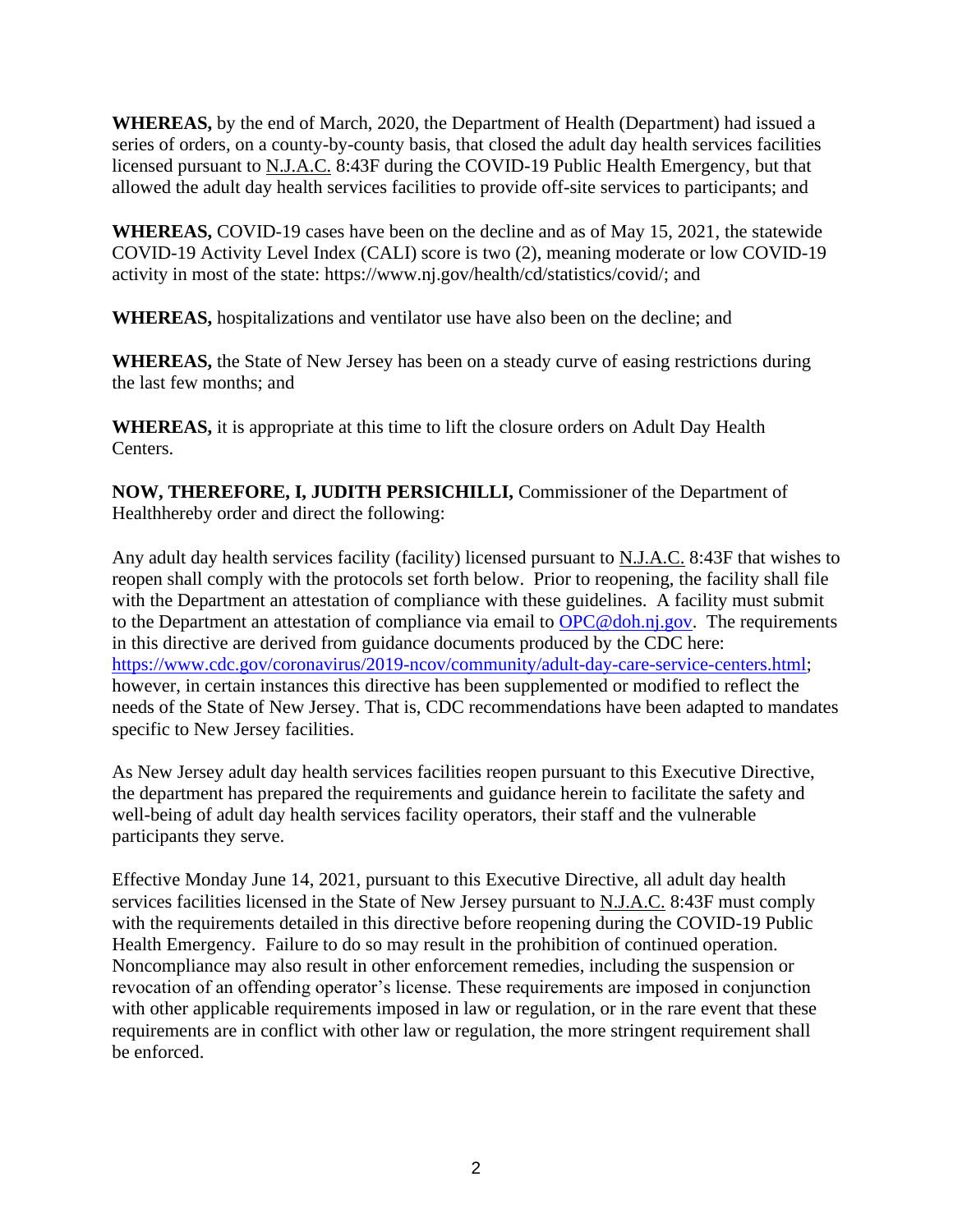## *I. Responsibilities, Promotion of Behaviors to Reduce Spread and Increase Vaccination*

- a. Adult Day Health Service Centers (ADSC) administrators and staff can help protect themselves and program participants from COVID-19 by promoting and engaging in preventive behaviors that reduce spread and maintain healthy operations and environments at ADSC facilities.
- b. Administrators and staff are encouraged to get vaccinated as soon as possible, information on finding a free vaccine in New Jersey can be found here: [https://covid19.nj.gov/pages/finder,](https://covid19.nj.gov/pages/finder) CDC information on vaccination here: <https://www.cdc.gov/vaccines/covid-19/index.html> and [https://www.cdc.gov/coronavirus/2019-ncov/vaccines/keythingstoknow.html.](https://www.cdc.gov/coronavirus/2019-ncov/vaccines/keythingstoknow.html)
- c. After vaccination, continue using appropriate prevention strategies per CDC here: [https://www.cdc.gov/coronavirus/2019-ncov/vaccines/fully-vaccinated](https://www.cdc.gov/coronavirus/2019-ncov/vaccines/fully-vaccinated-guidance.html)[guidance.html](https://www.cdc.gov/coronavirus/2019-ncov/vaccines/fully-vaccinated-guidance.html) and per guidance in this directive.

## *II. Screening, Admittance, Testing*

- a. All facilities shall screen staff and participants for fever and other COVID-19 symptoms prior to entry to the facility each day, per the requirements in this section and (II)(c) below.
	- 1. Facilities shall encourage caregivers to be on the alert for signs of illness in participants and to keep them home when they are sick.
	- 2. An area, outdoors or in the immediate entryway of the facility, must be designated to conduct participant and staff screening.
	- 3. Indoor screening areas must be separated from the program facility by walls or physical barriers. Outdoor screening areas must be sufficiently sheltered to allow utilization during inclement weather.
	- 4. In-vehicle screening is permissible. Social distancing or physical barriers and well-fitting source control should be used to eliminate or minimize exposure risk during screening.
- b. Educate staff and participants about when they should stay home and when they can safely return to the facility:
	- 1. Staff and participants should stay home and follow CDC recommendations [\(https://www.cdc.gov/coronavirus/2019-ncov/if-you-are-sick/steps-when](https://www.cdc.gov/coronavirus/2019-ncov/if-you-are-sick/steps-when-sick.html) )[sick.html\)](https://www.cdc.gov/coronavirus/2019-ncov/if-you-are-sick/steps-when-sick.html) ) if they have recently tested positive for or have symptoms [\(https://www.cdc.gov/coronavirus/2019-ncov/symptoms](https://www.cdc.gov/coronavirus/2019-ncov/symptoms-testing/symptoms.html)[testing/symptoms.html\)](https://www.cdc.gov/coronavirus/2019-ncov/symptoms-testing/symptoms.html) of COVID-19 and have not yet met the criteria for the discontinuation of isolation per guidance issued by the Department and CDC.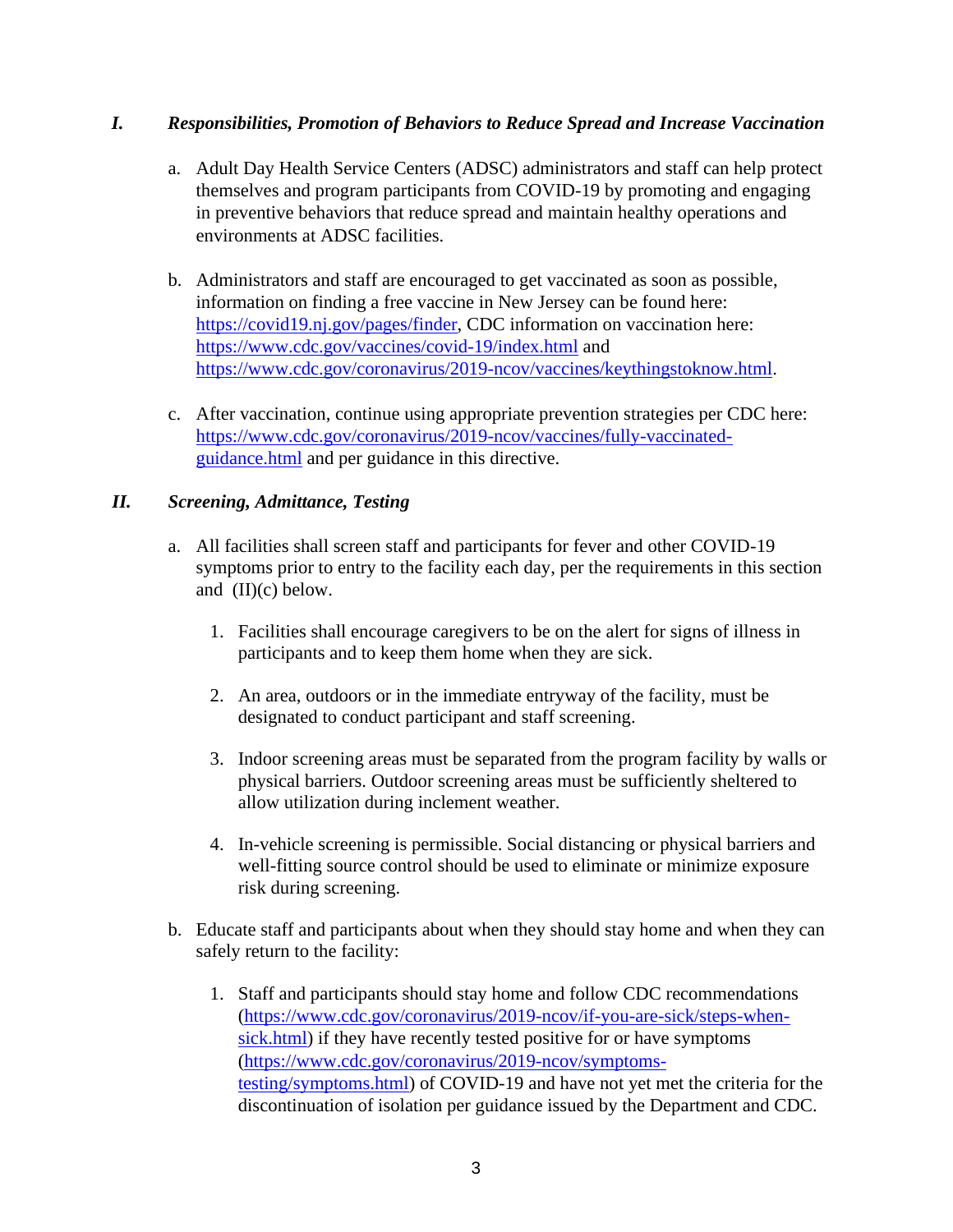- 2. Staff who are unvaccinated or partially vaccinated and who have a higher risk exposure to a person with COVID-19 should be excluded from work per the Department's *Guidance for COVID-19 Diagnosed and/or Exposed Healthcare Personnel* at: [https://www.nj.gov/health/cd/documents/topics/NCOV/Guidance\\_for\\_COVID1](https://www.nj.gov/health/cd/documents/topics/NCOV/Guidance_for_COVID19_Diagnosed_andor_Exposed_HCP.pdf) 9 Diagnosed andor Exposed HCP.pdf.
- 3. Participants and staff who have tested positive for COVID-19, had symptoms of COVID-19, or unvaccinated individuals who had close contact per CDC here: [https://www.cdc.gov/coronavirus/2019-ncov/php/contact-tracing/contact](https://www.cdc.gov/coronavirus/2019-ncov/php/contact-tracing/contact-tracing-plan/appendix.html#contact)[tracing-plan/appendix.html#contact](https://www.cdc.gov/coronavirus/2019-ncov/php/contact-tracing/contact-tracing-plan/appendix.html#contact) (less than 6-feet for a cumulative total of 15 minutes or more over a period of 24 hours, or direct physical contact), with a person with COVID-19, should not return to in-person services until they have met the criteria to discontinue transmission-based precautions per the CDC: [https://www.cdc.gov/coronavirus/2019-ncov/hcp/disposition-hospitalized](https://www.cdc.gov/coronavirus/2019-ncov/hcp/disposition-hospitalized-patients.html)[patients.html,](https://www.cdc.gov/coronavirus/2019-ncov/hcp/disposition-hospitalized-patients.html) any guidance provided by the local health department and sections (IX , X and XI) of this directive.
- 4. Staff and participants should follow travel guidance from the CDC here: <https://www.cdc.gov/coronavirus/2019-ncov/travelers/index.html> and all the local health and safety protocols of their travel destination.
- 5. If staff and participants are unsure whether they should stay home, they or their caregiver can use the CDC's coronavirus self-checker here: [https://www.cdc.gov/coronavirus/2019-ncov/if-you-are-sick/steps-when](https://www.cdc.gov/coronavirus/2019-ncov/if-you-are-sick/steps-when-sick.html)[sick.html,](https://www.cdc.gov/coronavirus/2019-ncov/if-you-are-sick/steps-when-sick.html) to help them decide.
- c. Participant and staff screening at the beginning of each shift/program day must include:
	- 1. If not already completed, determination and documentation of whether the participant or staff member has completed a full course of a COVID-19 vaccine, and whether two weeks have passed after completion of the full course of the vaccine.
	- 2. If the individual has not completed a full course of a COVID-19 vaccine, ask if the participant or staff member is interested in obtaining the vaccine. If the participant or staff member is interested, the facility shall assist the participant or staff member with making an appointment to receive the vaccine, as needed. The Department encourages all staff and eligible participants to get a COVID-19 vaccine as soon as they can. Information on how to get a free vaccine may be found here: [https://covid19.nj.gov/.](https://covid19.nj.gov/)
	- 3. Temperature checks including subjective and/or objective fever equal to or greater than 100.4 F or as further restricted by facility. Wherever possible, use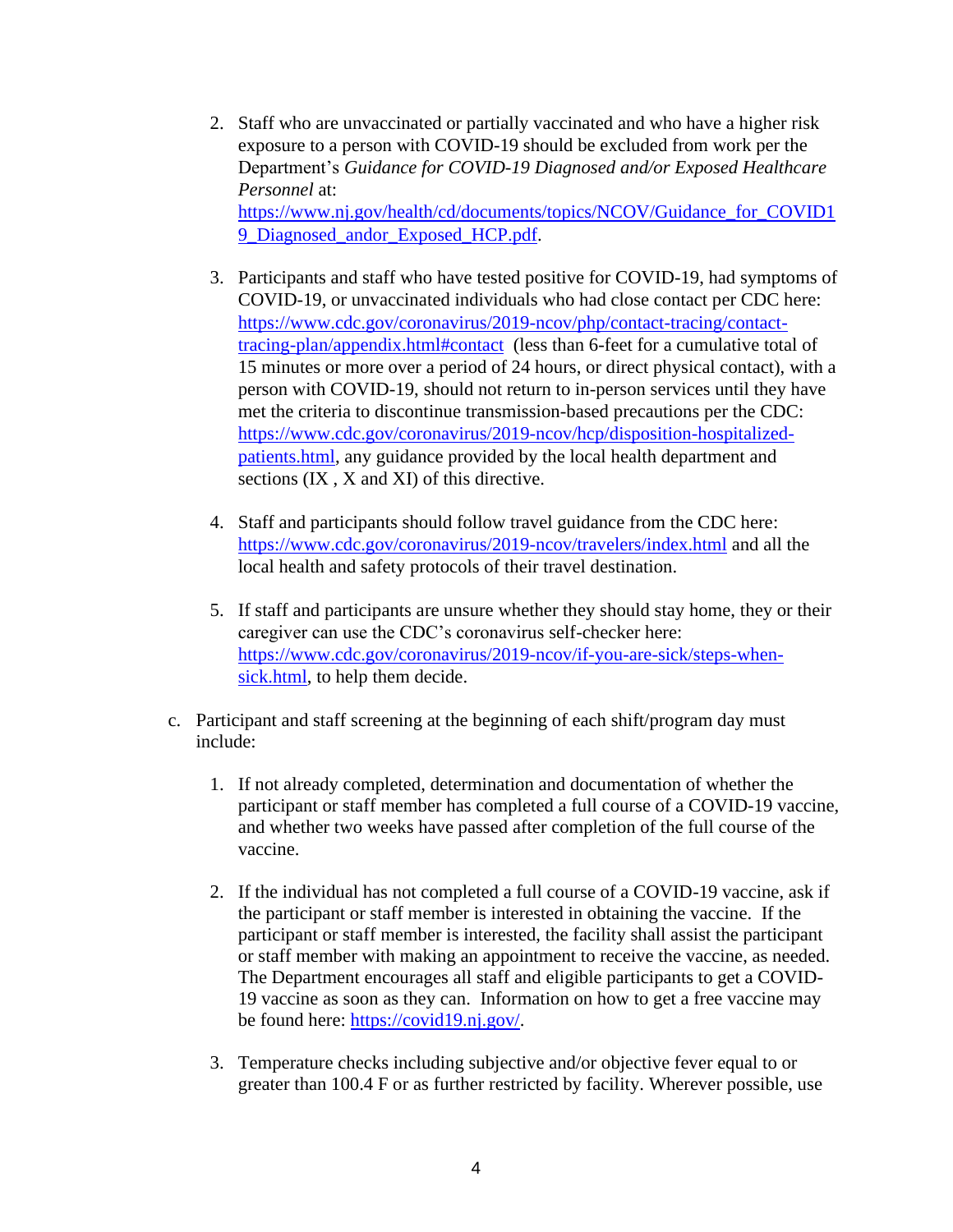thermal no-touch thermometers to limit contact and need for personal protective equipment (PPE).

- 4. Completion of a questionnaire about symptoms and potential exposure which shall include at a minimum:
	- i. Whether the person currently has symptoms consistent with COVID-19 including fever of 100.4 F or higher, feeling feverish, chills, fatigue, headache, cough, new loss of taste or smell, congestion or runny nose, sore throat, shortness of breath or difficulty breathing, nausea or vomiting, diarrhea or has been diagnosed with COVID-19 in the prior 10 days (or longer if individual had severe critical illness or is immunocompromised) or are undergoing evaluation for COVID-19 (such as a pending viral test).
	- ii. Whether in the last 14 days, the person has had prolonged close contact (within 6 feet of an infected person for a cumulative total of 15 minutes or more over a 24-hour period) with someone with SARS-CoV-2 infection or have otherwise met criteria for quarantine.
	- iii. Whether the person has been diagnosed with COVID-19 and has not yet met criteria for the discontinuation of isolation or transmission-based precautions per guidance issued by the Department and CDC.
	- iv. Whether the person requires quarantine due to the current travel guidance from the CDC: [https://www.cdc.gov/coronavirus/2019](https://www.cdc.gov/coronavirus/2019-ncov/travelers/index.html) [ncov/travelers/index.html.](https://www.cdc.gov/coronavirus/2019-ncov/travelers/index.html)
- d. Entry into the facility for those who meet one or more of the screening criteria listed above MUST be prohibited.
- e. High-Risk Participants
	- 1. Facilities should update care plans for all participants and incorporate information to address high-risk participants with any additional preventive measures that might be necessary to reduce the risk of infection with COVID-19.
	- 2. High-risk participants include people of any age who have serious underlying medical conditions as defined by CDC at: [https://www.cdc.gov/coronavirus/2019-ncov/need-extra-precautions/people](https://www.cdc.gov/coronavirus/2019-ncov/need-extra-precautions/people-with-medical-conditions.html)[with-medical-conditions.html](https://www.cdc.gov/coronavirus/2019-ncov/need-extra-precautions/people-with-medical-conditions.html) including the following:
		- i. People with chronic lung disease or moderate to severe asthma;
		- ii. People who have a serious heart condition;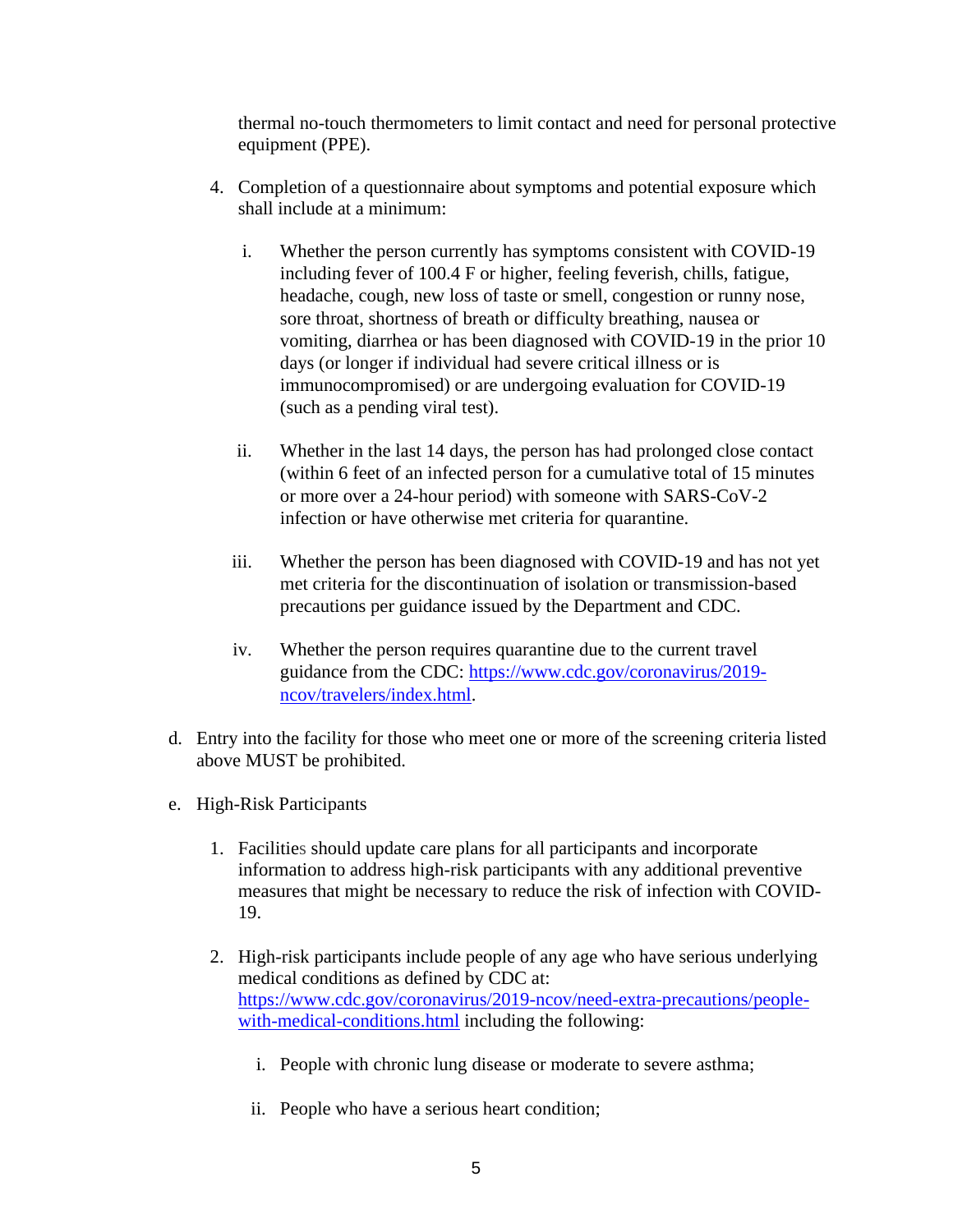- iii. People who are immunocompromised (many conditions can cause a person to be immunocompromised, including cancer treatment, smoking, bone marrow or organ transplantation, immune deficiencies, poorly controlled HIV or AIDS, and prolonged use of corticosteroids and other immune weakening medications);
- iv. People with severe obesity (body mass index [BMI] of 40 or higher);
- v. People with diabetes;
- vi. People with chronic kidney disease undergoing dialysis.
- f. Group Sizes and Physical Distancing
	- 1. The facility shall require physical distancing as follows:
		- i. Whenever possible, during all activities, participants and staff must adhere to the 6-feet physical distancing requirements between all individuals, unless otherwise required for safety. Limit all nonessential services and programs that require participants to be closer than 6-feet apart from each other.
		- ii. All tables and chairs must be arranged to facilitate a distance of 6-feet spacing between individuals for meals and group activities.
		- iii. Participant group sizes shall allow for physical distancing during activities. Whenever possible, groups shall include the same participants each day no matter the activity or location (i.e., within the facility or in the community) and the same staff shall be assigned to care for each group, each day, to the extent possible.
		- iv. To assist with potential contact tracing efforts, each day a record shall be maintained that documents which individuals were in a group and the staff who worked with them.
		- v. Participant groups shall physically distance from other participant groups. Within each defined participant group, individuals who do not live together shall be encouraged to socially distance from others and shall wear well-fitting source control, as appropriate.
		- vi. Utilization of shared spaces (entryways, restrooms) shall be carefully controlled to ensure that participants and staff maintain at least 6-feet of separation from other participants or staff.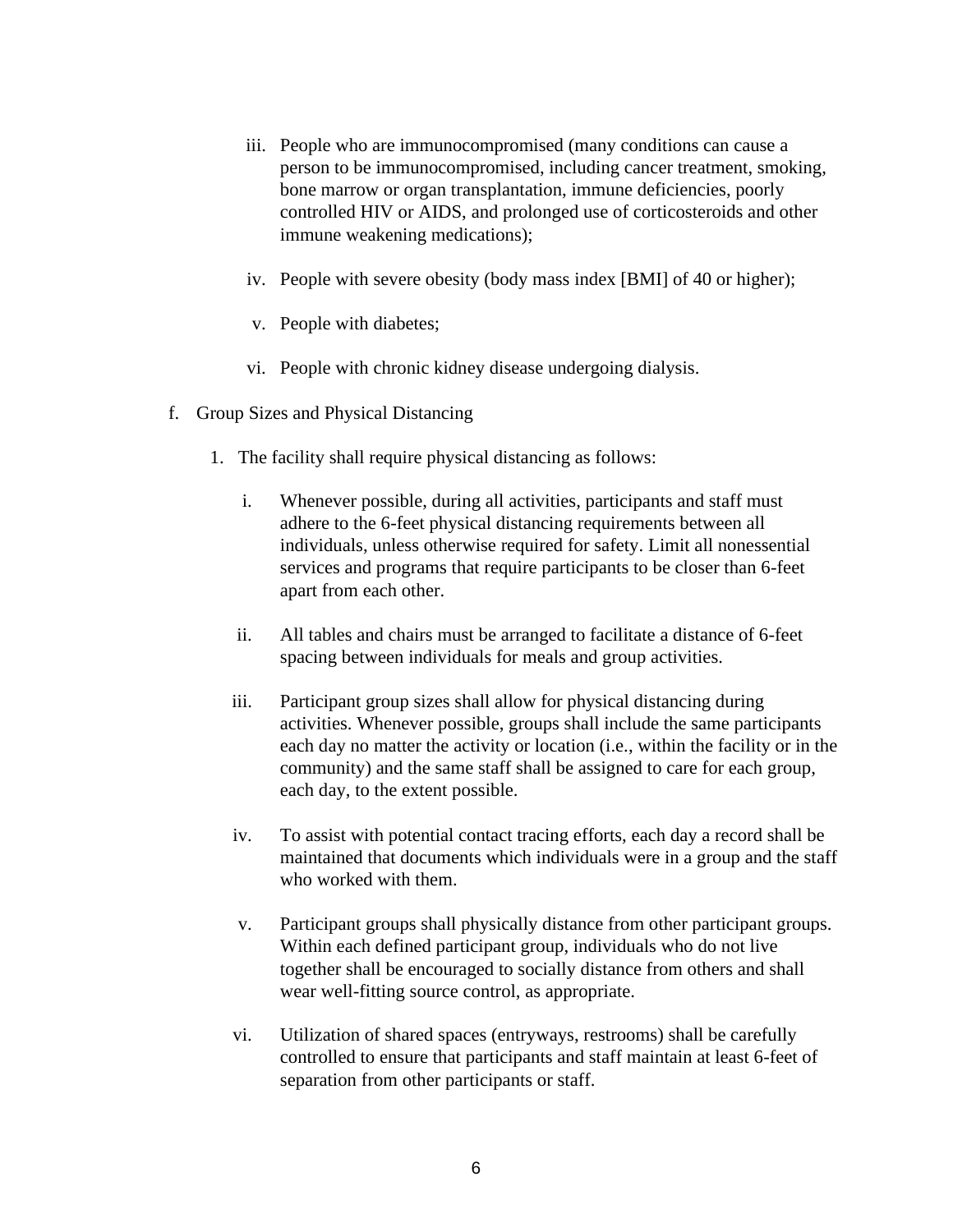- vii. When feasible, outdoor time shall be staggered to prevent mixing between groups. Simultaneous use of outdoor spaces is permissible if at least 6 feet of separation can be maintained between groups, and facilities are encouraged to partition available space, where possible, to allow for increased outdoor time. Prioritize outdoor activities over indoor activities when possible. Staff should ensure sun safety for all participants and staff.
- viii. Participants and staff must perform hand hygiene upon returning from outdoor time.
- ix. Procedures shall be implemented to prevent crowding at pick up and drop off areas. A drop-off area for participants and staff must be identified. These areas should be visibly marked with appropriate signage, especially if participants and staff utilize separate entrances.
	- 1) Though the methods of achieving this will vary depending on the physical layout of each facility, facilities shall, at a minimum, prohibit the entry of caregivers or others into any entry vestibule or pick up area in excess of the number that can be accommodated with at least 6-feet of distance between persons.
	- 2) It is highly recommended that facilities prohibit any entry of caregivers into the facility and, instead, escort participants to their method of transportation or have caregivers wait outside the building.
- x. **The physical distancing and group size requirements of this section do not apply to activities where all participants and staff are fully vaccinated subject to the requirements of sections (h to j) below.**
- g. Source Control and PPE
	- 1. **Staff, regardless of vaccination status**, **shall continue to wear well-fitting source control while at work.** Facilities should adhere to CDC guidance on use of well-fitting source control: [https://www.cdc.gov/coronavirus/2019](https://www.cdc.gov/coronavirus/2019-ncov/prevent-getting-sick/cloth-face-cover-guidance.html) [ncov/prevent-getting-sick/cloth-face-cover-guidance.html.](https://www.cdc.gov/coronavirus/2019-ncov/prevent-getting-sick/cloth-face-cover-guidance.html)
		- i. Masks should not be worn by a person for whom wearing a mask would create a risk to workplace health, safety, per job duty as determined by a workplace risk assessment.
		- ii. Masks should cover your nose and mouth, fit snugly, and have multiple layers.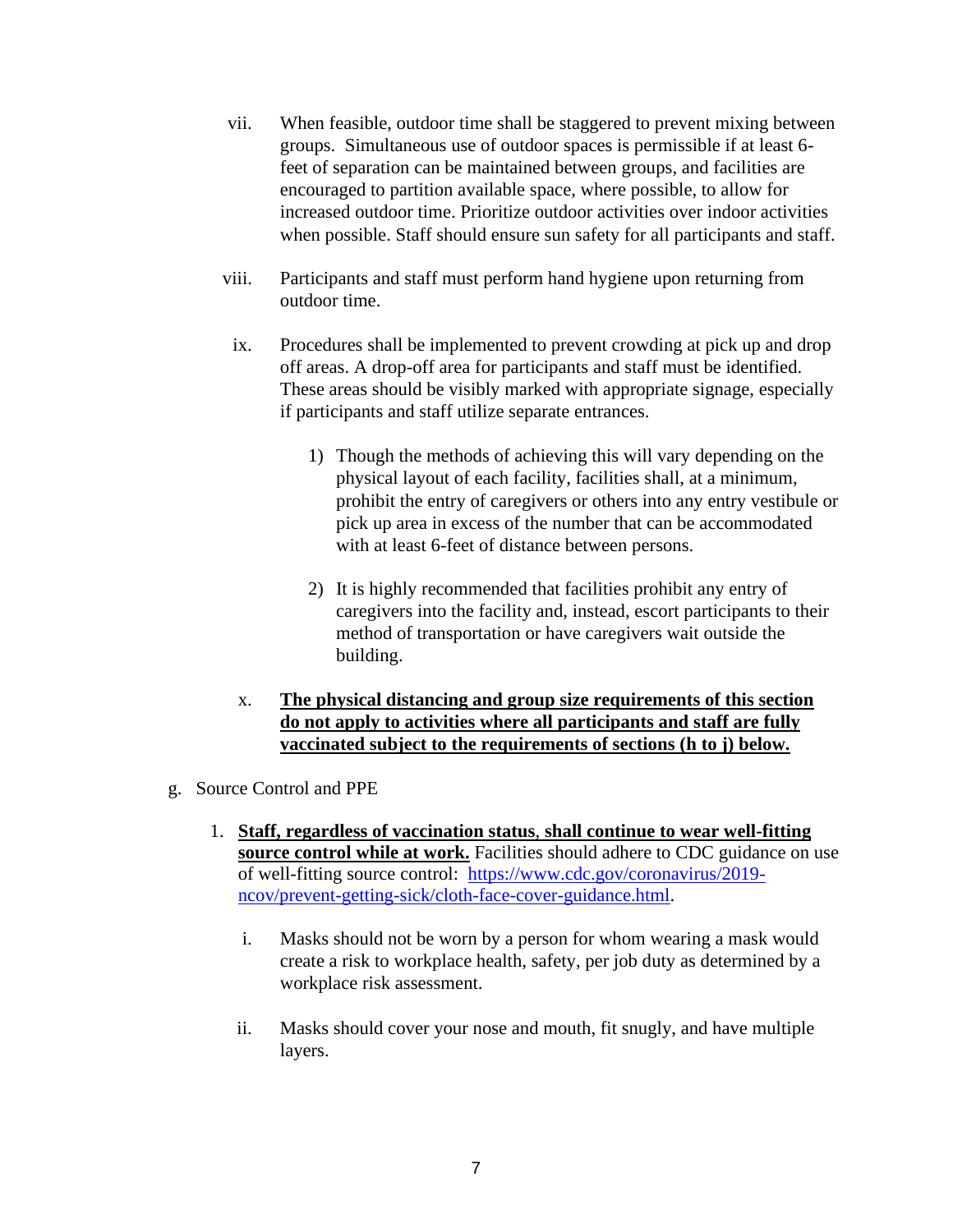- 2. When feasible, participants shall be encouraged to wear well-fitting source control within the facility, unless the participants are fully vaccinated and engaging in activities in accordance with section (II)(f) of this guidance.
	- i. Wearing well-fitting source control may be difficult for people with sensory, cognitive, or behavioral issues; people with some disabilities, or people with dementia. Staff members should pay close attention and provide necessary support to participants who have trouble remembering to put on a mask, keeping it on, and removing it when needed.
	- ii. Masks should not be placed on anyone who has trouble breathing, is unconscious, incapacitated, or otherwise unable to remove the mask without assistance.
	- iii. Masks should not be worn by a person with a disability who cannot safely wear a mask.
- 3. The facility shall ensure that an adequate supply of PPE for staff and participants is available on site as necessary to provide care for participants, including but not limited to gloves, gowns, N95 respirators or higher in accordance with NIOSH and FDA here: [https://www.fda.gov/medical](https://www.fda.gov/medical-devices/letters-health-care-providers/update-fda-recommends-transition-use-non-niosh-approved-and-decontaminated-disposable-respirators?utm_medium=email&utm_source=govdelivery)[devices/letters-health-care-providers/update-fda-recommends-transition-use](https://www.fda.gov/medical-devices/letters-health-care-providers/update-fda-recommends-transition-use-non-niosh-approved-and-decontaminated-disposable-respirators?utm_medium=email&utm_source=govdelivery)[non-niosh-approved-and-decontaminated-disposable](https://www.fda.gov/medical-devices/letters-health-care-providers/update-fda-recommends-transition-use-non-niosh-approved-and-decontaminated-disposable-respirators?utm_medium=email&utm_source=govdelivery)[respirators?utm\\_medium=email&utm\\_source=govdelivery\)](https://www.fda.gov/medical-devices/letters-health-care-providers/update-fda-recommends-transition-use-non-niosh-approved-and-decontaminated-disposable-respirators?utm_medium=email&utm_source=govdelivery), surgical masks and eye protection/face shields.
- h. Activities, Communal Activities, Communal Dining and Off-Site Excursions:
	- 1. Participants and staff with **SARS-CoV-2 infection or in isolation** because of suspected COVID-19, regardless of vaccination status, should **NOT**  participate in on-site facility programs or any communal activities, communal dining or off-site excursions until they have met the criteria to discontinue transmission-based precautions: [https://www.cdc.gov/coronavirus/2019](https://www.cdc.gov/coronavirus/2019-ncov/hcp/disposition-hospitalized-patients.html) [ncov/hcp/disposition-hospitalized-patients.html.](https://www.cdc.gov/coronavirus/2019-ncov/hcp/disposition-hospitalized-patients.html)
		- i. Participants and staff in **quarantine** due to suspected or confirmed COVID-19 exposure, regardless of vaccination status, should **NOT**  participate in on-site center programs or any communal activities, communal dining or off-site excursions until they have met 14-day criteria for release from quarantine, per the CDC: [https://www.cdc.gov/coronavirus/2019-ncov/community/adult-day-care](https://www.cdc.gov/coronavirus/2019-ncov/community/adult-day-care-service-centers.html)[service-centers.html.](https://www.cdc.gov/coronavirus/2019-ncov/community/adult-day-care-service-centers.html)
		- ii. Determine vaccination status of participants and staff following all privacy requirements and in compliance with HIPAA protections, (e.g.,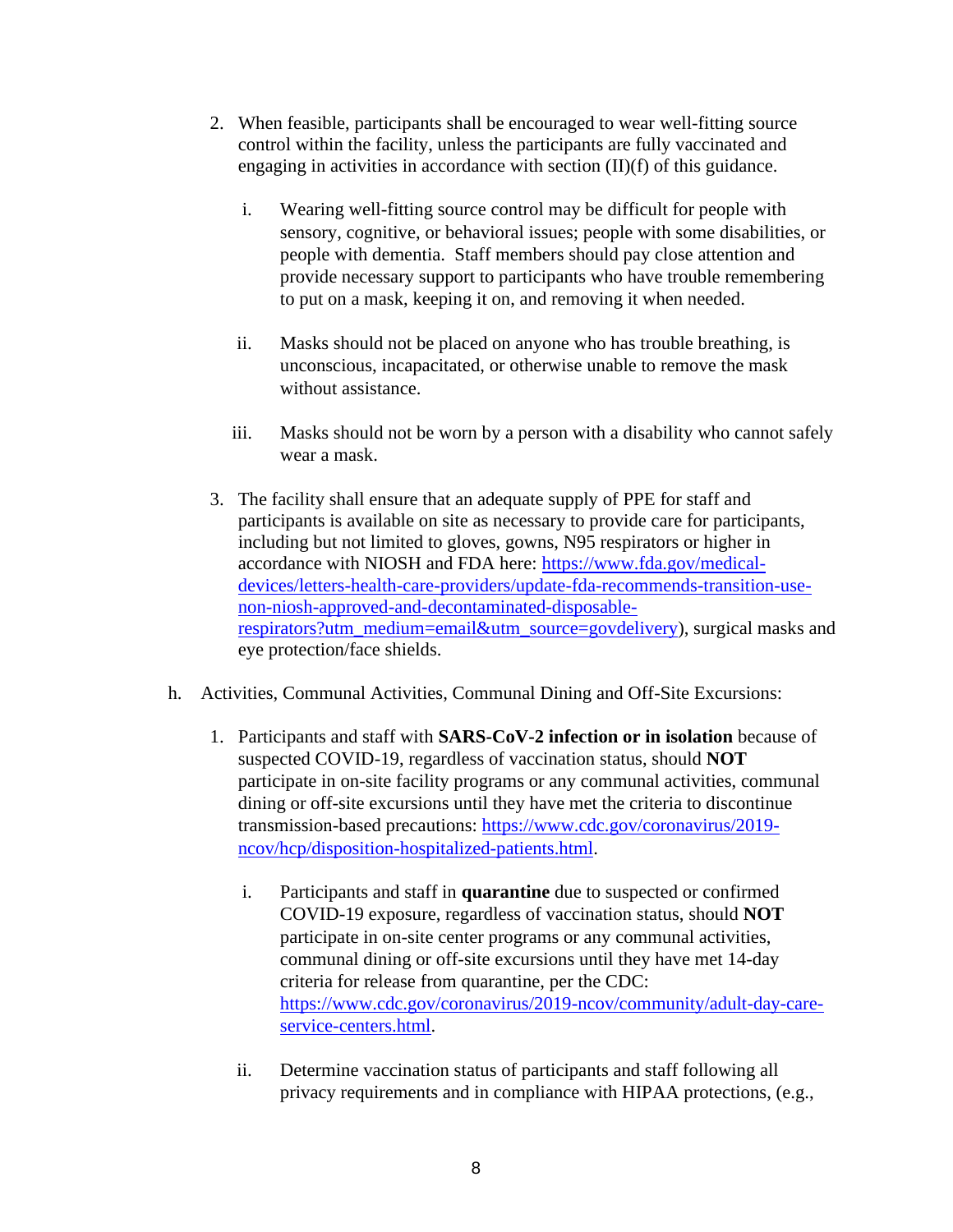do not ask the status in front of other participants or staff). For example, when planning for group activities, communal dining or off-site excursions, facilities might consider having participants sign-up in advance so their vaccination status can be confirmed, and seating assignments which incorporate vaccination status can be created.

- iii. If **ALL** participants and staff present during the group activity **are fully vaccinated**, participants may choose to have close contact with others participating in the activity and/or without wearing source control during the activity. Staff must continue to wear well-fitting source control at all times whenever inside the facility per CDC: [https://www.cdc.gov/coronavirus/2019-ncov/community/adult-day-care](https://www.cdc.gov/coronavirus/2019-ncov/community/adult-day-care-service-centers.html)[service-centers.html](https://www.cdc.gov/coronavirus/2019-ncov/community/adult-day-care-service-centers.html) and this directive.
- iv. Unvaccinated Participants: **If unvaccinated participants or staff are**  present during the activity, then **ALL** participants in the group activity **MUST** wear well-fitting source control and unvaccinated individuals should physically distance from others participating in the group activity.
- v. **If vaccination status cannot be determined for all participants and staff, the safest practice is for everyone to follow all recommended infection prevention and control practices including maintaining physical distancing and wearing well-fitting source control. In general, all staff, including those who are fully vaccinated, must continue to wear a mask while at work.**
- i. Communal Dining:
	- 1. **Fully vaccinated participants**: May participate in communal dining without use of source control or physical distancing if all participants and staff in the communal area are considered fully vaccinated.
	- 2. **Unvaccinated participants**: In conditions where unvaccinated participants are dining in a communal area (e.g., dining room) or where unvaccinated staff are in the communal area, **all** participants and staff **MUST** use source control when not eating and unvaccinated participants should continue to remain at least 6-feet from others who are in the designated communal dining area.
- j. Off-Site Excursions:
	- 1. Leaving the Facility: Participants and staff taking part in social excursions outside the facility should be educated about the potential risks associated with public settings, particularly if they have not been fully vaccinated, and reminded to avoid crowds and poorly ventilated spaces. Participants should be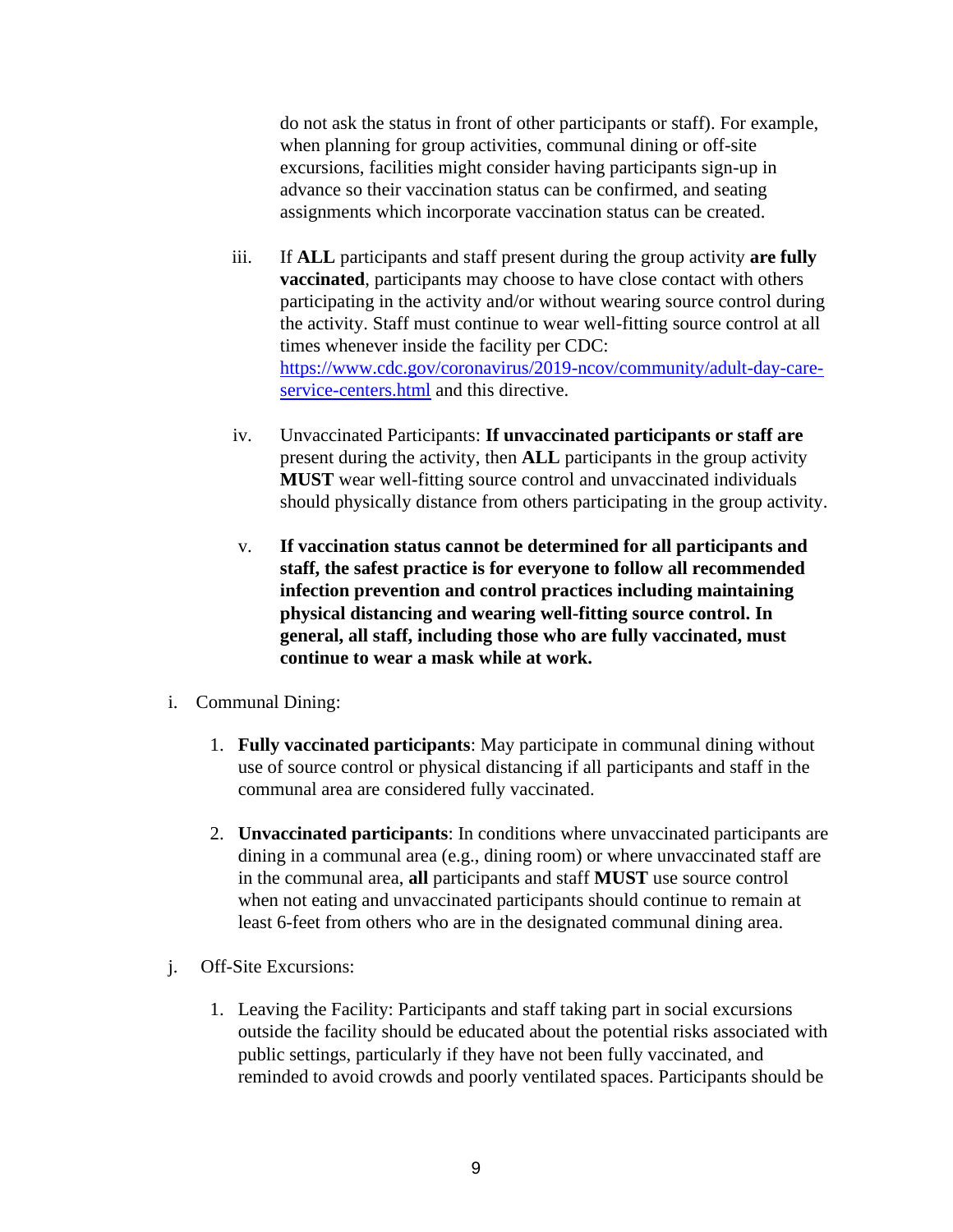encouraged to adhere to and assisted with adhering to all recommended infection prevention and control measures, as appropriate.

2. "Fully vaccinated" refers to a person who is more than or at 2 weeks following receipt of the second dose in a 2-dose series, or more than or at 2 weeks following receipt of one dose of a single-dose vaccine, per the CDC's Public Health Recommendations for Vaccinated Persons: [https://www.cdc.gov/vaccines/covid-19/info-by-product/clinical](https://www.cdc.gov/vaccines/covid-19/info-by-product/clinical-considerations.html)[considerations.html.](https://www.cdc.gov/vaccines/covid-19/info-by-product/clinical-considerations.html)

#### *III. Visitors*

- a. Limit non-essential visitation, such as visitation by family members.
- b. Unless precluded by emergency circumstances, visitors permitted entry to the facility, such as volunteers and third-party service providers, shall be subject to the same screening procedures as participants and staff, and shall be denied admission on the same basis unless the center is legally precluded from denying access (e.g., a law enforcement agent with an appropriate warrant).
- c. To the greatest extent feasible, unless the purpose of the authorized outside visitor is to observe the care provided to participants (e.g., a Department of Health inspector), all reasonable efforts should be made to minimize visitor contact with participants and staff.
- d. Visitors shall be required to wear well-fitting source control while visiting the center. If a visitor refuses to wear well-fitting source control (e.g., a well-fitting facemask or cloth face covering) and if such covering cannot be provided to the individual by the business at the point of entry, the center must decline to allow them to enter.

## *IV. Promoting Healthy Hygiene Practices and Participant Care*

- a. Facilities shall teach and reinforce hand hygiene and respiratory etiquette (e.g., covering coughs and sneezes) among participants and staff. Staff should assist participants in following proper masking and hand hygiene protocols. Visit CDC's Handwashing Campaign: Life is Better with Clean Hands page to download resources to help promote hand hygiene facility at: [https://www.cdc.gov/handwashing/campaign.html.](https://www.cdc.gov/handwashing/campaign.html)
- b. Facilities shall teach and reinforce use of well-fitting source control among participants, where appropriate, and staff. Staff and participants should be frequently reminded not to touch the face covering and perform hand hygiene when indicated.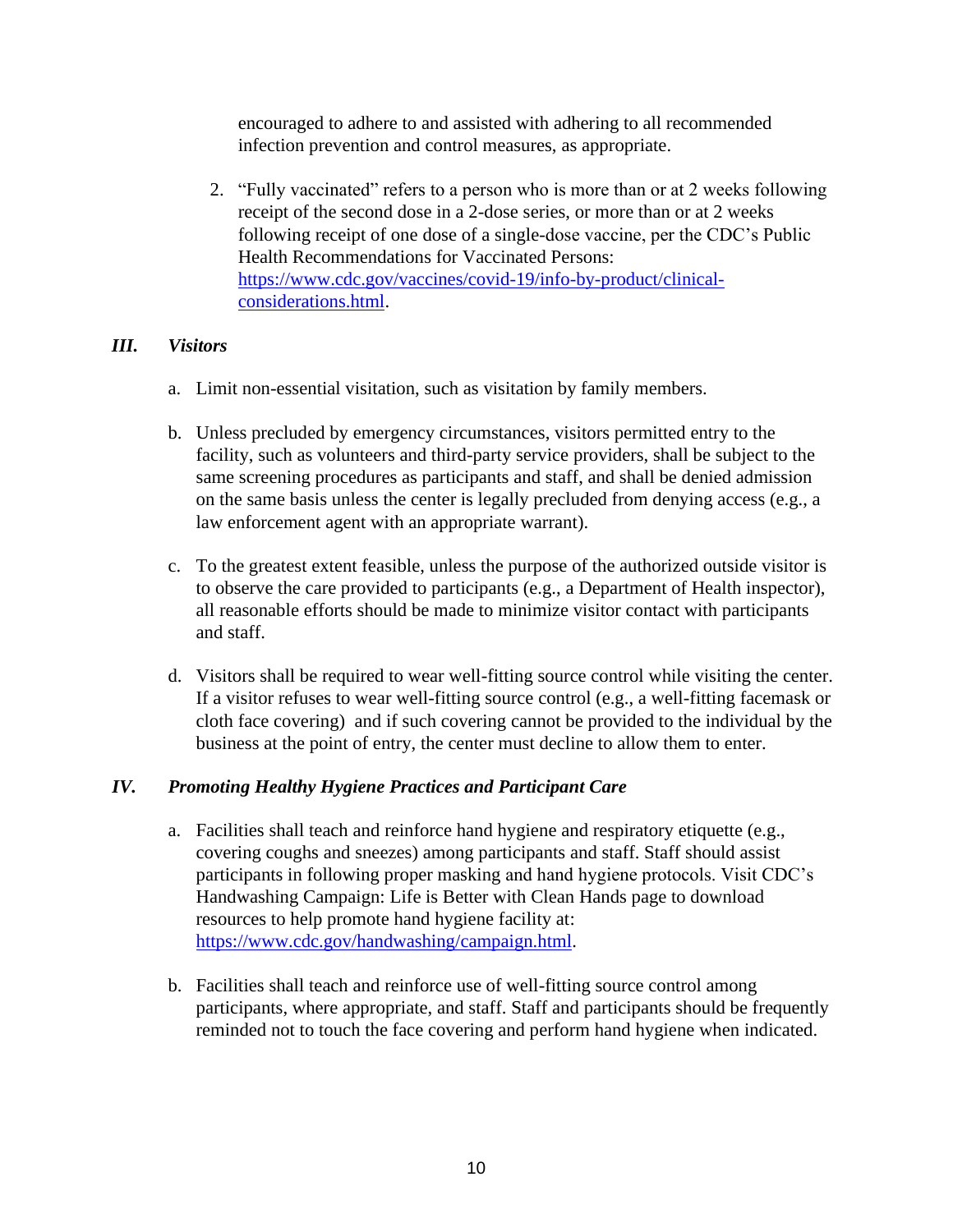- c. Facilities shall have adequate supplies to support healthy hygiene behaviors, including soap, hand sanitizer with at least 60 percent alcohol (for staff and participants who can safely use hand sanitizer), paper towels and tissues.
- d. Participants and staff shall practice hand washing with soap and water for at least 20 seconds, when indicated and shall be required to perform hand hygiene upon arriving at the center, when entering the activity or other area, before meals or snacks, after outside time, after using the bathroom, when hands are visibly soiled, and prior to leaving the center. Participants should be monitored to ensure proper technique. Staff members should assist participants with sensory and/or cognitive deficits, and/or behavioral issues, and people with a disability or dementia, who may have challenges washing their hands or using alcohol-based hand sanitizers properly and as frequently as recommended.
- e. Facilities shall establish and maintain hand hygiene stations at the entrance to the facility so that participants can clean their hands before entering. Everyone entering the facility building shall perform hand hygiene immediately prior to or upon entering.
- f. When performing close contact activities such as washing, feeding, or closely assisting participants:
	- 1. Providers can protect themselves with appropriate PPE, (gowns, gloves, eye protection, etc.)
	- 2. Any barrier (e.g., PPE), must be changed if it becomes contaminated (e.g., with secretions) and staff shall perform hand hygiene after safe removal.
	- 3. Staff shall wash any unprotected area that is contaminated (e.g., with secretions) with soap and water and in accordance with facility policies and procedures.
	- 4. Staff shall change the participant's clothes if the participants' clothes become contaminated (e.g., with secretions).
	- 5. All contaminated clothes should be safely contained and stored in a plastic bag or safely contained and transported to the laundry area and washed per policy and procedure.
	- 6. Participants and staff should have multiple changes of clothes on hand.
	- 7. When changing a participant's briefs or diapers, staff and the participant should perform hand hygiene and staff must use appropriate PPE (e.g., gloves) and follow safe brief changing procedures. Procedures should be posted in all brief changing areas. Refer to the facility's policy and procedure. Steps should include: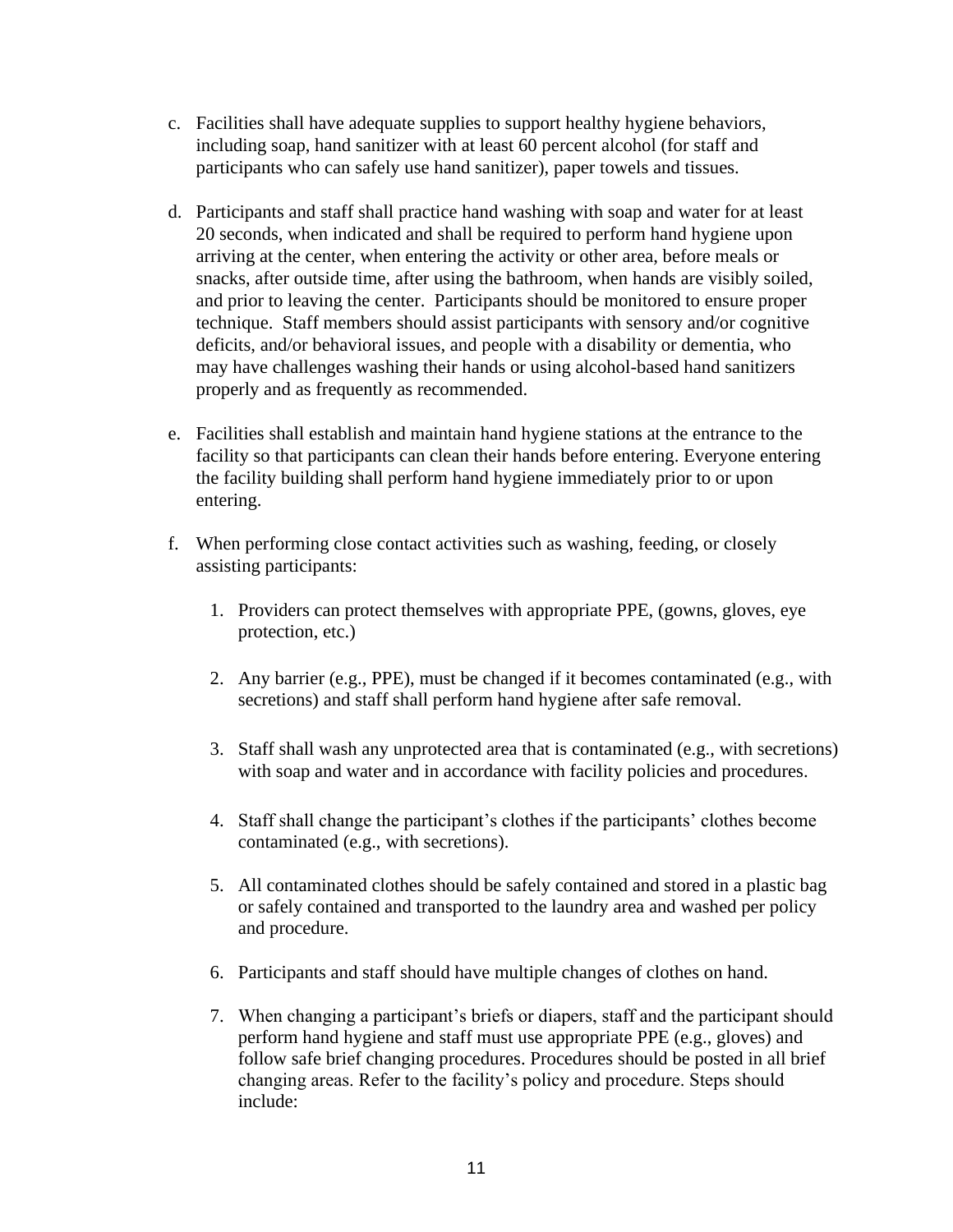- i. Prepare (includes putting on gloves);
- ii. Clean the participant;
- iii. Remove trash from the immediate area (soiled brief or diaper and wipes);
- iv. Replace briefs or diaper;
- v. Wash participant's hands;
- vi. Clean diapering area sanitize the changing area with a fragrance-free product appropriate for the surface. If the surface is visibly soiled, it should be cleaned with detergent or soap and water prior to sanitizing; and
- vii. Remove gloves and then wash hands.

#### *V. Enhanced Cleaning and Sanitation Procedures*

- a. Facilities shall clean equipment and surfaces, doorknobs, light switches, countertops, and restrooms, in accordance with CDC's Guidance for Cleaning & Disinfecting Public Spaces, Workplaces, Businesses, Schools and Homes. The [complete guidance](https://www.cdc.gov/coronavirus/2019-ncov/community/cleaning-disinfecting-decision-tool.html) is on the CDC website at: [https://www.cdc.gov/coronavirus/2019](https://www.cdc.gov/coronavirus/2019-ncov/community/cleaning-disinfecting-decision-tool.html) [ncov/community/cleaning-disinfectingdecision-tool.html](https://www.cdc.gov/coronavirus/2019-ncov/community/cleaning-disinfecting-decision-tool.html) and [https://www.cdc.gov/coronavirus/2019-ncov/community/disinfecting-building](https://www.cdc.gov/coronavirus/2019-ncov/community/disinfecting-building-facility.html?CDC_AA_refVal=https%3A%2F%2Fwww.cdc.gov%2Fcoronavirus%2F2019-ncov%2Fcommunity%2Freopen-guidance.html)[facility.html?CDC\\_AA\\_refVal=https%3A%2F%2Fwww.cdc.gov%2Fcoronavirus%2](https://www.cdc.gov/coronavirus/2019-ncov/community/disinfecting-building-facility.html?CDC_AA_refVal=https%3A%2F%2Fwww.cdc.gov%2Fcoronavirus%2F2019-ncov%2Fcommunity%2Freopen-guidance.html) [F2019-ncov%2Fcommunity%2Freopen-guidance.html.](https://www.cdc.gov/coronavirus/2019-ncov/community/disinfecting-building-facility.html?CDC_AA_refVal=https%3A%2F%2Fwww.cdc.gov%2Fcoronavirus%2F2019-ncov%2Fcommunity%2Freopen-guidance.html)
	- 1. Facilities may use alcohol wipes to clean keyboards and electronics and should perform hand hygiene after use. Facilities shall clean, sanitize, and disinfect frequently touched surfaces (e.g., equipment, door handles, sink handles) multiple times per day and shared objects between use and follow applicable disinfectant contact times. Cleaning shall be in accordance with the CDC's guidance, a summary poster of which is attached to these standards and required to be posted prominently in facilities.
	- 2. Terminal cleaning and disinfecting shall occur at the end of each day.
- b. If groups of participants are moving from one area to another in shifts, cleaning and disinfection measures must be completed prior to the new group entering the area.
- c. Items that are not easily cleaned or disinfected (e.g., throw pillows) shall not be utilized in the center, though such items brought from home may be utilized if they are not shared and are returned home with the participant each day for washing.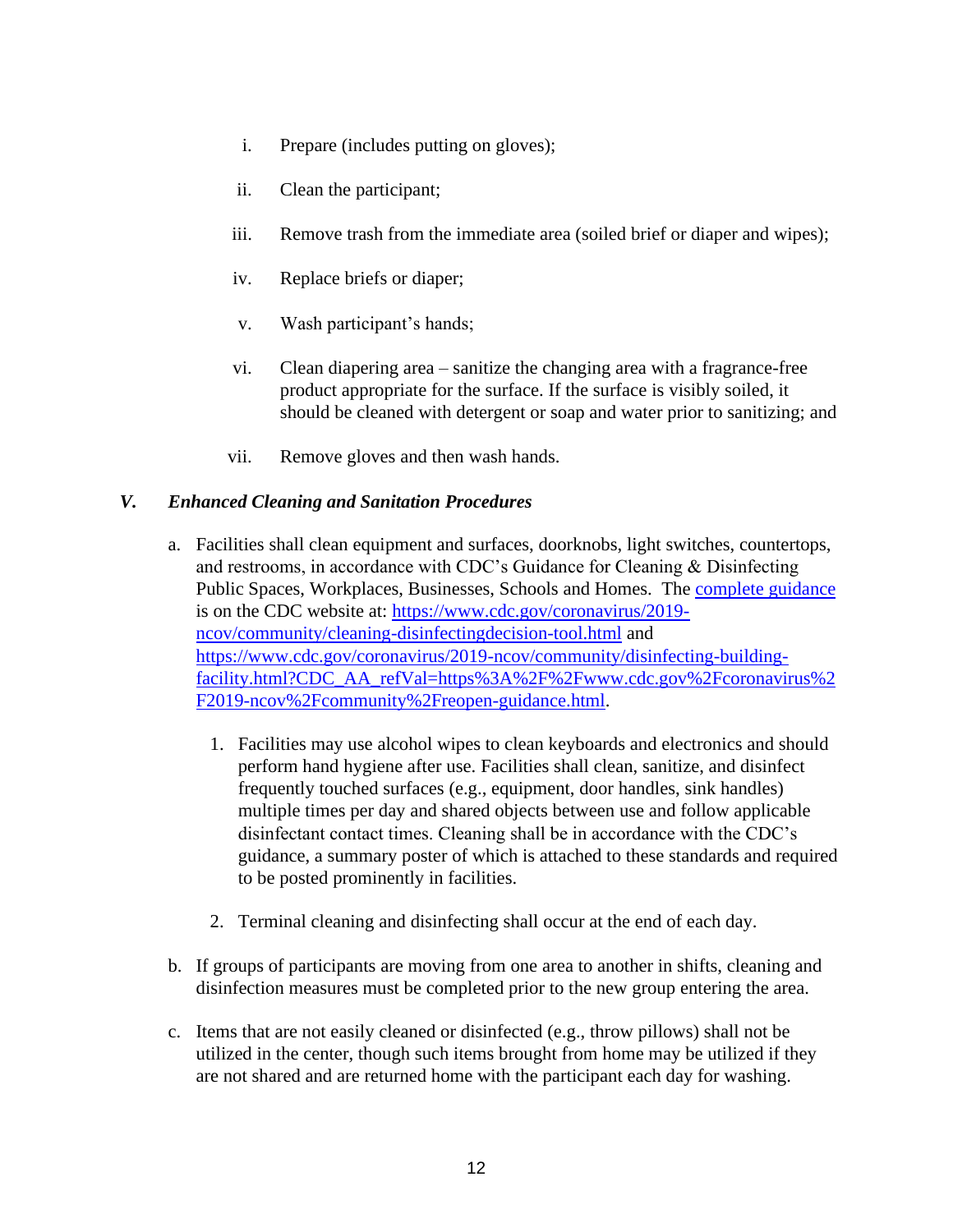- d. Disinfecting methods shall utilize Environmental Protection Agency approved disinfectants for use against COVID-19 (more information and product lists are available here: [https://www.epa.gov/coronavirus/about-list-n-disinfectants](https://www.epa.gov/coronavirus/about-list-n-disinfectants-coronavirus-covid-19-0)[coronavirus-covid-19-0\)](https://www.epa.gov/coronavirus/about-list-n-disinfectants-coronavirus-covid-19-0).
- e. Facilities shall only use bedding that can be washed. Keep each participant's bedding separate and store, in individually labeled bins, or bags.

# *VI. Response Procedures for COVID-19 Symptoms or Exposure*

- a. A facility shall immediately report any confirmed or suspected exposure to COVID-19 occurring in an adult medical day care facility to both the local department of health and the New Jersey Department of Health.
- b. Facilities that become aware of a COVID-19 positive case in their facility shall contact thei[r](http://www.localhealth.nj.gov/) local health department:[C:\Users\rmcmillen\AppData\Local\Microsoft\Windows\INetCache\Content.Outlook\](file:///C:/Users/rmcmillen/AppData/Local/Microsoft/Windows/INetCache/Content.Outlook/SE11A7E3/) [SE11A7E3\](file:///C:/Users/rmcmillen/AppData/Local/Microsoft/Windows/INetCache/Content.Outlook/SE11A7E3/) <https://www.state.nj.us/health/lh/community/> for guidance. Health officials will provide direction on whether a facility should cease operations following the identification of a positive case in the facility. The duration may be dependent on staffing levels, outbreak levels in the community and severity of illness in the infected individual.
- c. Facilities should notify local health officials, staff, participants and their caregivers, and others in the facility of cases of COVID-19 in their facility while maintaining confidentiality in accordance with the Americans with Disabilities Act (ADA).
- d. Notify anyone who had close contact (less than 6-feet for a cumulative total of 15 minutes or more over a period of 24 hours, or direct physical contact) with a person diagnosed with COVID-19.

# *VII. Participants or staff members who develop symptoms of or test positive for COVID-19 while at the facility*

- a. If a participant or staff member tests positive or develops symptoms of COVID-19 while at the facility (e.g., fever of 100.4 F or higher, cough, shortness of breath), immediately separate the person from the well individuals until the ill person can leave the facility. If the participant has symptoms of COVID-19 (e.g., fever, cough, shortness of breath), the individual waiting with the participant should maintain physical distancing, as appropriate, and have on all appropriate PPE.
- b. If symptoms persist or worsen, they should call a health care provider for further guidance. Advise the employee or participant's caregiver to inform the facility immediately if the person is diagnosed with COVID-19.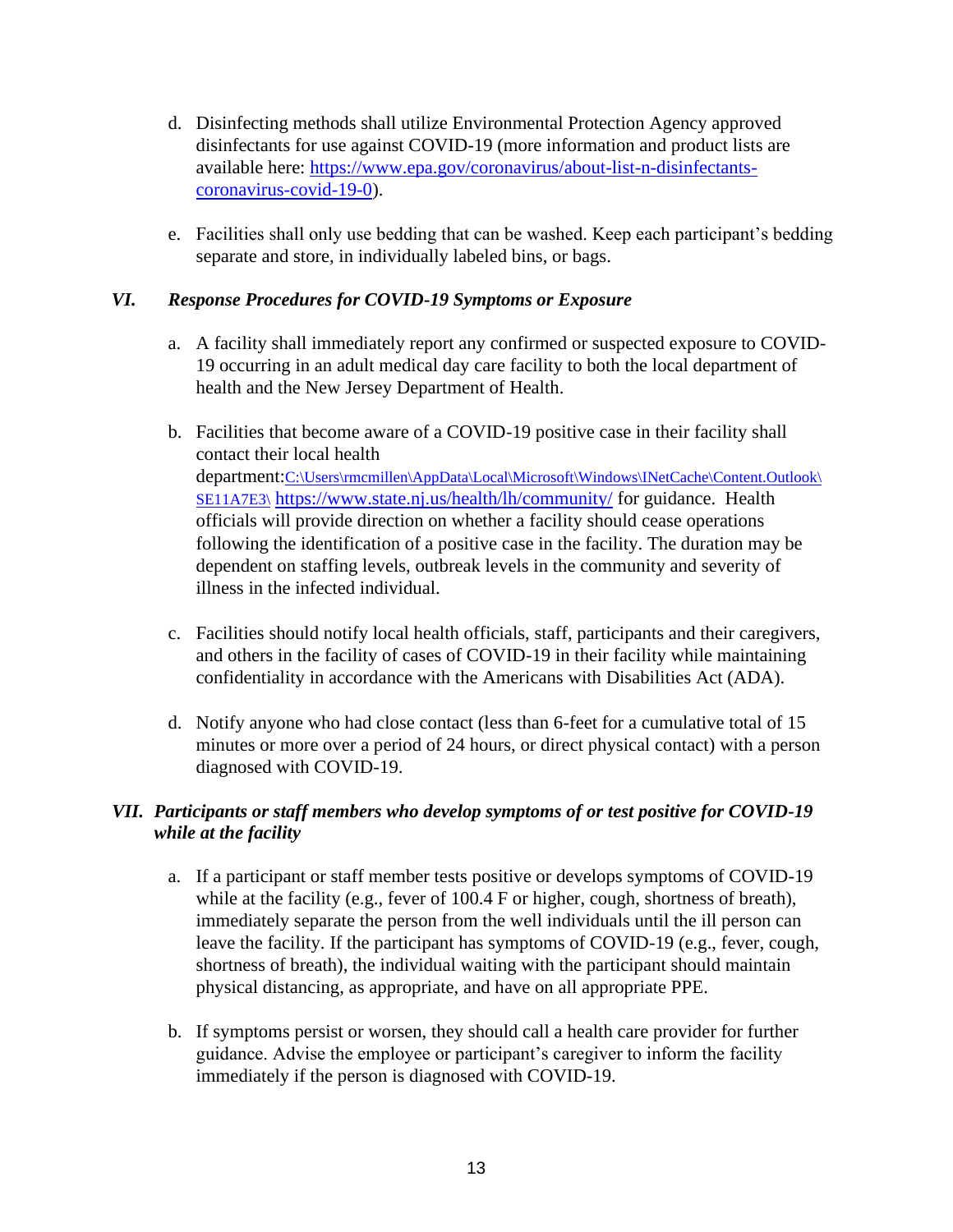- c. Plan to have an isolation room or area (preferably with access to a dedicated restroom) to isolate sick participants. Ensure that isolated participants are wearing well-fitting source control, are at a distance of 6-feet or greater from others and remain under supervision. Staff members should leave the facility immediately upon experiencing symptoms.
- d. Prepare a list of all individuals who have been in close contact with sick participant(s) or staff member(s).
- e. Notify an emergency contact regarding the sick person's symptoms and arrange safe and accessible transportation home. Arrange emergency transport to a healthcare facility for participants or staff with severe symptoms.
- f. Close off areas used by a sick person or a person who tests positive and do not use these areas until after cleaning and disinfecting them; this includes surfaces or shared objects in the area, if applicable. Wait as long as possible (at least several hours) before cleaning and disinfecting. Clean and disinfect all areas used by the person who is sick, such as offices, bathrooms, and common areas. All rooms and equipment used by the infected person, and persons potentially exposed to that person, should be cleaned and disinfected in accordance with CDC guidance noted above.
- g. Open outside doors and windows to increase air circulation, increase ventilation and wear well-fitting source control (in addition to other protection needed for safe use of cleaning and disinfection products) while cleaning and disinfecting.

## *VIII.Returning to Adult Day Health Services Facility After COVID-19 Diagnosis or Exposure*

- a. If a staff member or participant contracts or is exposed to COVID-19, they cannot be admitted to a facility again until the criteria for lifting transmission-based precautions or home isolation have been met. Those criteria are included in the Department of Health's *Quick Reference: Discontinuation of Transmission-Based Precautions and Home Isolation for Persons Diagnosed with COVID-19* at: [https://www.nj.gov/health/cd/documents/topics/NCOV/COVID-](https://www.nj.gov/health/cd/documents/topics/NCOV/COVID-QuickRef_Discont_Isolation_and_TBP.pdf)[QuickRef\\_Discont\\_Isolation\\_and\\_TBP.pdf](https://www.nj.gov/health/cd/documents/topics/NCOV/COVID-QuickRef_Discont_Isolation_and_TBP.pdf)
- b. Routine PCR or antigen testing is acceptable and encouraged but not required, except as described herein, for participants and staff.
- c. **Testing recommendations**: Symptomatic participants or staff may not enter the facility regardless of vaccination status and SARS-CoV-2 testing should be encouraged per the Department or local health department guidance and this section.
	- 1. Individuals who test positive should not enter the facility, regardless of symptoms. Symptomatic individuals should be excluded from entry based on a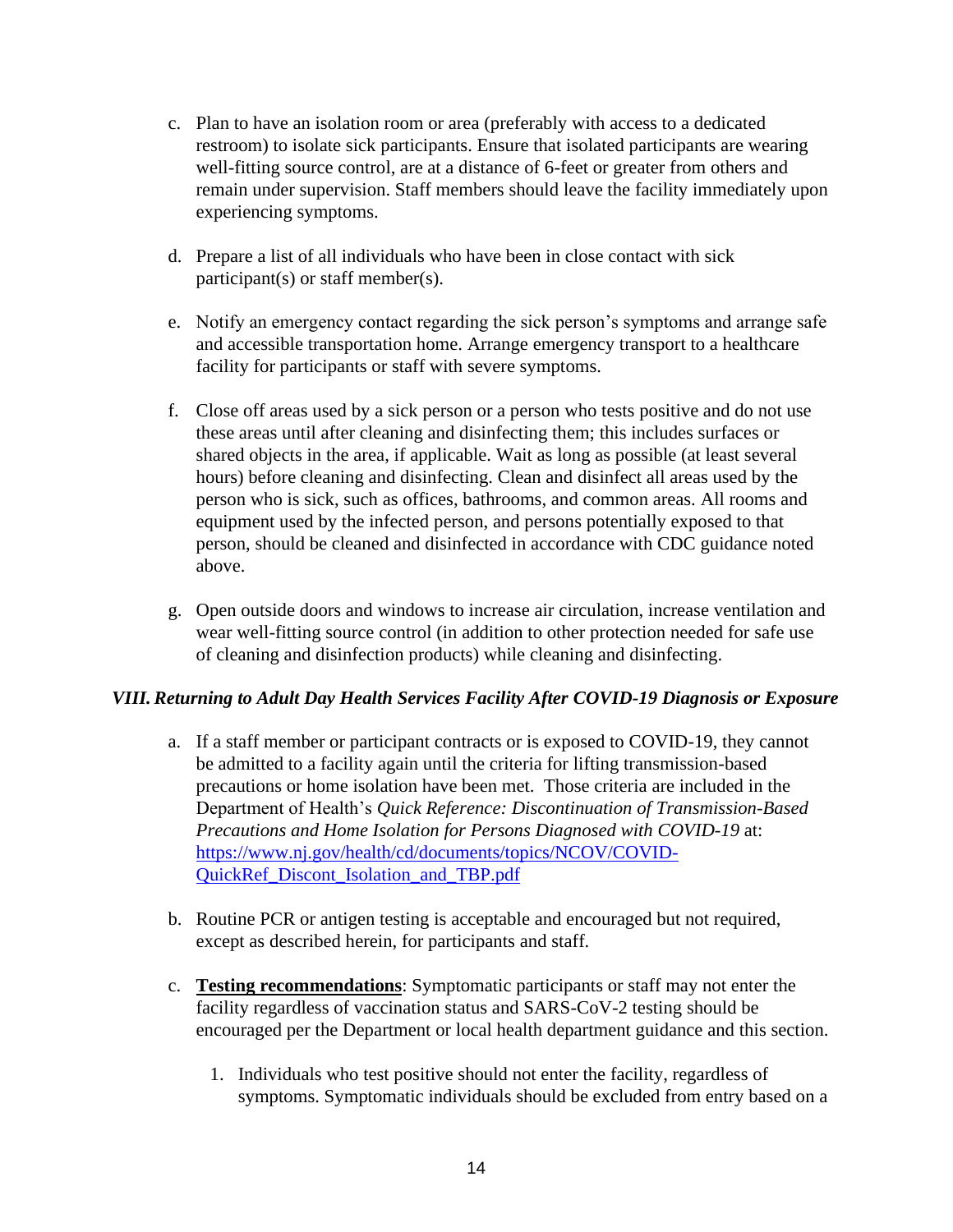different diagnosis, if available, and existing policy and procedures (e.g., deny entry until participant or staff have completed 24 hours fever-free without the use of fever reducing medication).

- 2. All participants and staff who have had a positive COVID-19 diagnostic test within the three months before their first session or attendance on-site must have met either the criteria for discontinuation of home isolation or discontinuation of transmission-based precautions, as appropriate and based on those criteria in force at the time.
- 3. Asymptomatic participants and staff who have fully recovered from COVID-19 within the previous three months or fully vaccinated participants and staff should not be required to test prior to attending in-person services.
- 4. Participants or staff, regardless of vaccination status, exposed to COVID-19, should follow recommendations consistent with the Department, local health department and CDC guidance on testing previously positive individuals or fully vaccinated individuals. Refer to the Department's *Testing in Response to a Newly Identified COVID-19 Case in Long-Term Care Facilities* at [https://www.nj.gov/health/cd/documents/topics/NCOV/COVID-](https://www.nj.gov/health/cd/documents/topics/NCOV/COVID-19_Antigen_Testing_in_LTCF.pdf)[19\\_Antigen\\_Testing\\_in\\_LTCF.pdf,](https://www.nj.gov/health/cd/documents/topics/NCOV/COVID-19_Antigen_Testing_in_LTCF.pdf) for more information on testing, management and return after home isolation or discontinuation of transmission based precautions.

## *IX. Posters, Signage and Informational Bulletins*

- a. To ensure broad awareness and dissemination of critical information related to the COVID-19 pandemic and the procedures and methods being employed to limit its impact, facilities shall ensure the distribution or posting of the following materials as specified:
	- 1. The CDC's Use of Cloth Face Coverings to Stop the Spread of COVID-19 pamphlet shall be distributed to staff and posted in a prominent location in the center: [https://www.cdc.gov/coronavirus/2019-ncov/prevent-getting-sick/diy](https://www.cdc.gov/coronavirus/2019-ncov/prevent-getting-sick/diy-cloth-face-coverings.html)[cloth-face-coverings.html.](https://www.cdc.gov/coronavirus/2019-ncov/prevent-getting-sick/diy-cloth-face-coverings.html)
	- 2. The CDC's Guidance for Cleaning and Disinfecting Public Spaces, Workplaces, Businesses, Schools and Homes shall be posted in a prominent location in the center: [https://www.nj.gov/dcf/news/Attachment-C-](https://www.nj.gov/dcf/news/Attachment-C-ReOpening_America_Cleaning_Disinfection_Decision_Tool.pdf)ReOpening America Cleaning Disinfection Decision Tool.pdf.
	- 3. Display visual posters with instructions for maintaining 6-feet physical distancing, wearing well-fitting source control, taking daily temperatures, and monitoring for other COVID-19 symptoms. Find free print and digital resources on CDC's COVID-19 communications page.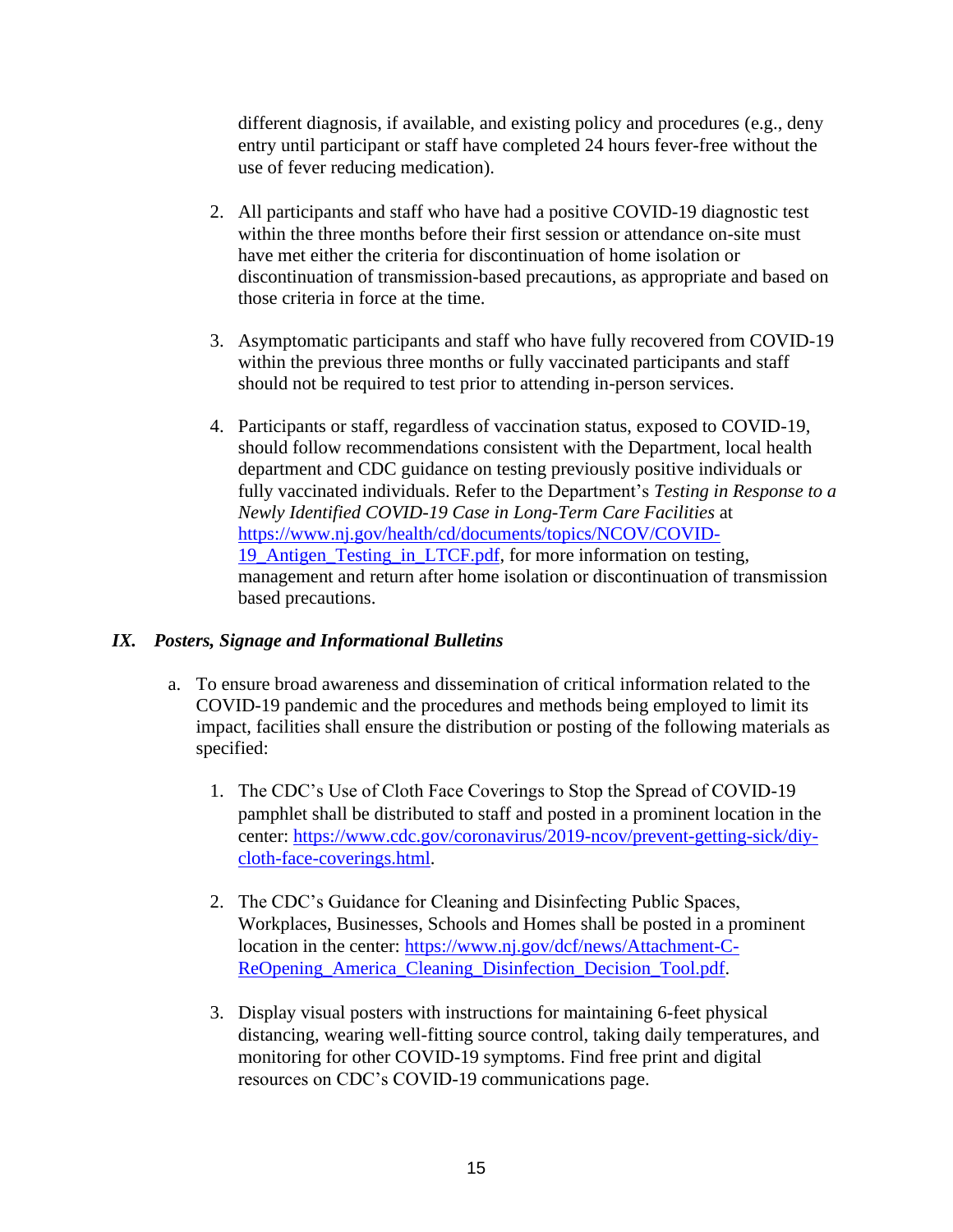- 4. Develop signs and plain language messages in alternative formats (for example, large print, Braille for people who have low vision or are blind).
- 5. Develop signs and messages in the preferred language(s) of staff and participants. Use COVID-19 easy to read resources, if applicable.
- 6. Post signs in highly visible locations (e.g., at building entrances, in restrooms) that promote everyday protective measures and describe how to stop the spread of germs by properly performing hand hygiene, practicing respiratory etiquette, physical distancing, and properly wearing well-fitting source control.
- 7. Use reminders for staff and participants to self-monitor for COVID-19 symptoms.
- 8. Broadcast regular announcements on reducing the spread of COVID-19 on public address system, if available.
- 9. Include messages (for example, training videos for staff, periodic guidance letters for participants to take home) about behaviors that prevent spread of COVID-19 when communicating with staff, participants, and others who may be in your center.
- 10. Please visit CDC's Toolkit for Older Adults & People at Higher Risk for population specific posters and messaging to be used as reminders to wear a mask. [https://www.cdc.gov/coronavirus/2019](https://www.cdc.gov/coronavirus/2019-ncov/communication/toolkits/older-adults-and-people-at-higher-risk.html) [ncov/communication/toolkits/older-adults-and-people-at-higher-risk.html.](https://www.cdc.gov/coronavirus/2019-ncov/communication/toolkits/older-adults-and-people-at-higher-risk.html)

#### *X. Transportation*

- a. To ensure the safety of facility participants and staff during transport, the facility must:
	- 1. Ensure that all individuals in the vehicle wear well-fitting source control and seat passengers at least 6-feet apart whenever possible.
	- 2. Transport staff and bus drivers should practice all safety actions and protocols as indicated for other center staff (for example, hand hygiene, well-fitting source control).
	- 3. When possible, schedule and stagger drop off or pick up times for participants to avoid crowding.
	- 4. Encourage physical distancing among staff and participants at the entrance and exit during these drop off and pick up times with use of visual cues like tapes and signs.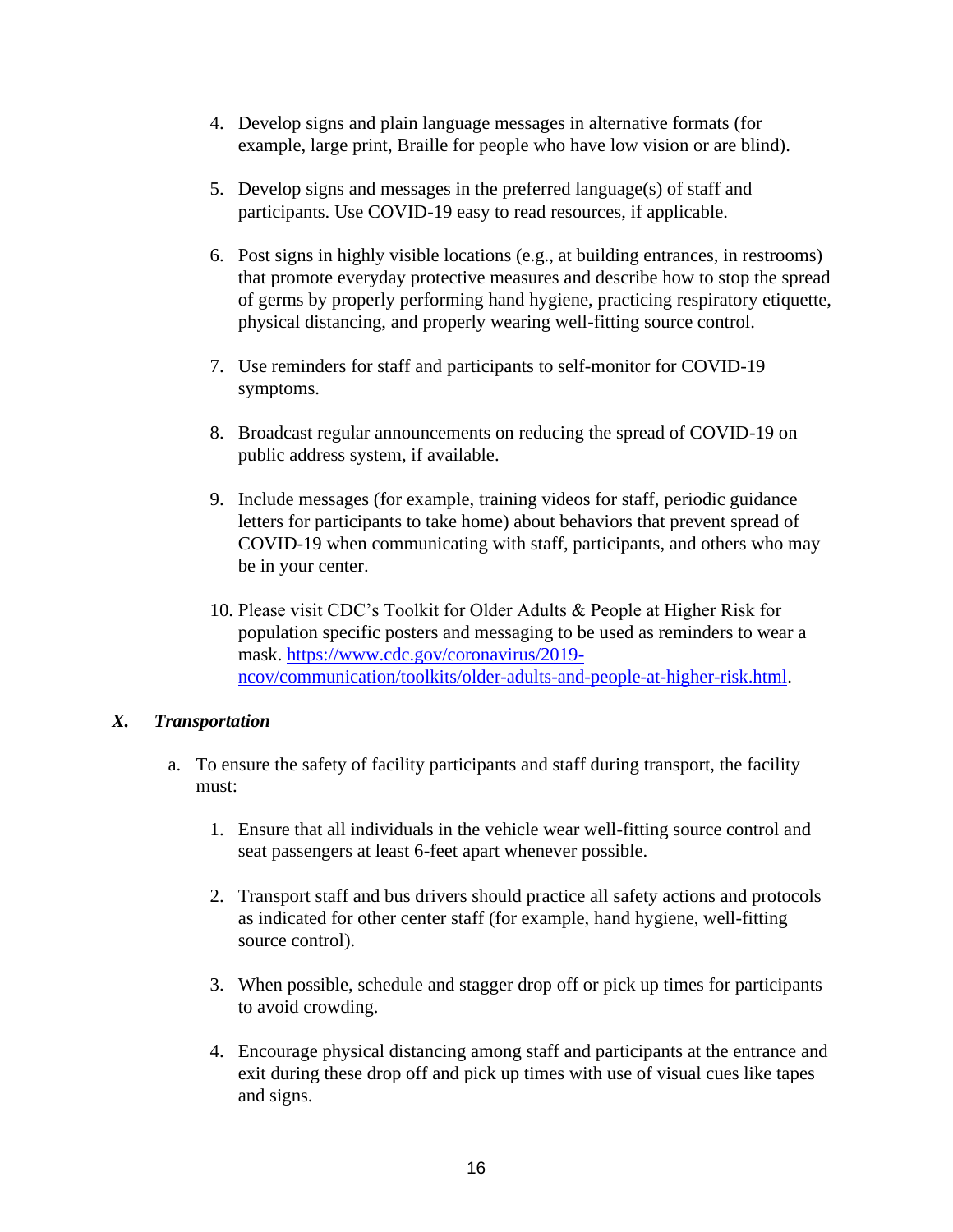- 5. Ensure that each vehicle is equipped with cleaning and disinfecting supplies that are stored in a safe manner, readily accessible to only the driver and transportation staff, and used during and between trips.
- 6. Maintain a cleaning and disinfecting schedule and plan for the vehicles in accordance with CDC, CMS and the Department's infection prevention and control guidance at: [https://www.cdc.gov/coronavirus/2019](https://www.cdc.gov/coronavirus/2019-ncov/community/organizations/disinfecting-transport-vehicles.html) [ncov/community/organizations/disinfecting-transport-vehicles.html.](https://www.cdc.gov/coronavirus/2019-ncov/community/organizations/disinfecting-transport-vehicles.html) Maintain vehicle cleaning and disinfection logs and assign responsibility for completion, oversight and storage of the logs.
- 7. Screen participants via telephone for onset of new symptoms before scheduling the pick-up and conduct temperature screen of participants prior to boarding the vehicle. The facility will make every effort to prevent bringing participants with any signs/symptoms of COVID-19 to the facility.
- 8. Post signs in vehicles for donning/doffing masks, appropriate respiratory etiquette (e.g., covering of sneezes and coughs), and proper hand hygiene.
- 9. Drivers should provide ventilation by opening the windows or setting the air ventilation/air conditioning on non-recirculation mode when the vehicle is in service.
- 10. Paratransit drivers should take extra care in transporting patients with special needs and take all necessary safety precautions to prevent COVID-19. Please visit: *What Paratransit Operators Need to Know about COVID-19* for more information at: [https://www.cdc.gov/coronavirus/2019](https://www.cdc.gov/coronavirus/2019-ncov/community/organizations/paratransit-employees.html) [ncov/community/organizations/paratransit-employees.html.](https://www.cdc.gov/coronavirus/2019-ncov/community/organizations/paratransit-employees.html)
- 11. When feasible, create participant pods (keeping small groups such as members of the same household together) to limit mixing and create distance between passengers on buses, vans and other transport vehicles (for example, skip rows).
- 12. Encourage participants, workers, and other people at the facility who use public transportation to consider using alternatives that minimize close contact with others (for example, walking, biking, driving, or riding by car—alone or with household members only), if feasible. Those who use public transportation should follow CDC mandate on wearing well-fitting source control on public transportation and other ways to protect themselves when using transportation.

## *XI. Ventilation*

a. The facility shall ensure proper ventilation as follows: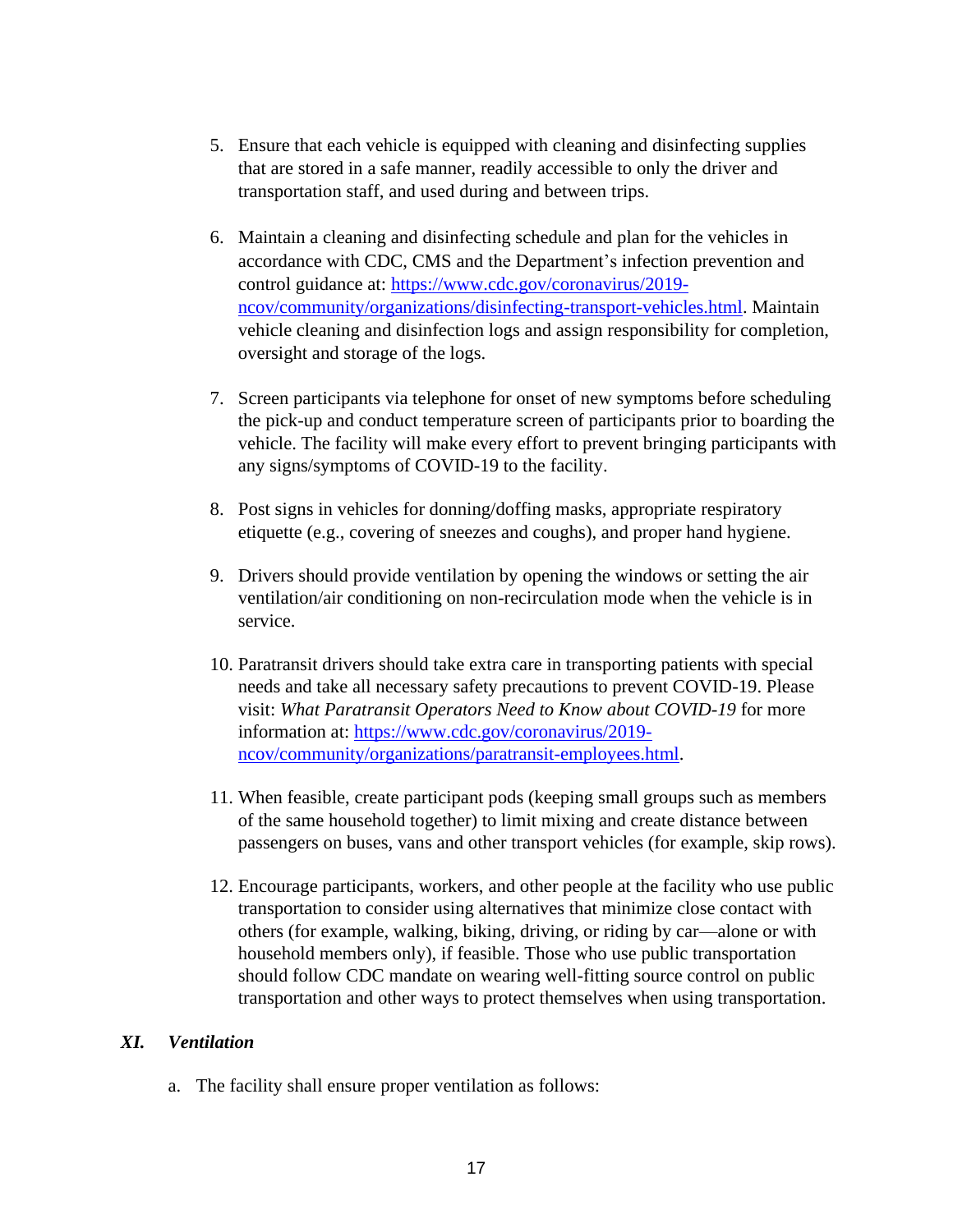- 1. Make sure indoor spaces are well-ventilated (for example, open windows or doors when doing so does not pose a safety or health risk to building occupants) and large enough to accommodate physical distancing.
- 2. Ensure ventilation systems operate properly and increase circulation of outdoor air as much as possible both in the facility as well as any vehicles used by the facility.
- 3. Consider improving the engineering controls using the building ventilation system.
- 4. Facilities shall ensure that HVAC systems continue to be maintained and operational.
- 5. To the extent practicable, windows should be opened frequently to allow fresh air flow, and HVAC systems should be adjusted to allow for more fresh air to enter the facility.

#### *XII. Restrooms*

- a. The facility shall limit the number of people occupying restrooms at one time to prevent long lines or crowds. A distance of at least 6-feet between people shall be maintained.
- b. Stock restrooms with adequate supplies such as soap, tissues, paper towels, and notouch trash cans (preferably covered).
- c. Ensure restrooms are fully functional and that high-touch surfaces such as doorknobs, countertops, faucets, light switches, and toilets have been cleaned and disinfected every day with an EPA-approved disinfectant before the facility opens.

## *XIII. Dining, Shared Kitchens and Dining Rooms*

- a. Facilities shall adhere to the following guidelines for dining and use of shared kitchens and dining rooms:
	- 1. Facilities shall ensure that staff are conscious of how they deliver food and handle silverware and plates (consider disposables) by refraining from touching food, contact surfaces and ready to eat food without gloves, or serving utensils. Staff shall serve food and drinks to participants while wearing well-fitting source control and gloves. Avoid offering any self-serve food or drink options, such as buffets, salad bars, and drink stations. Serve grab-and-go items or individually plated meals instead. For individually plated meals, identify one staff per meal service station to serve food so that multiple staff are not handling the same serving utensils.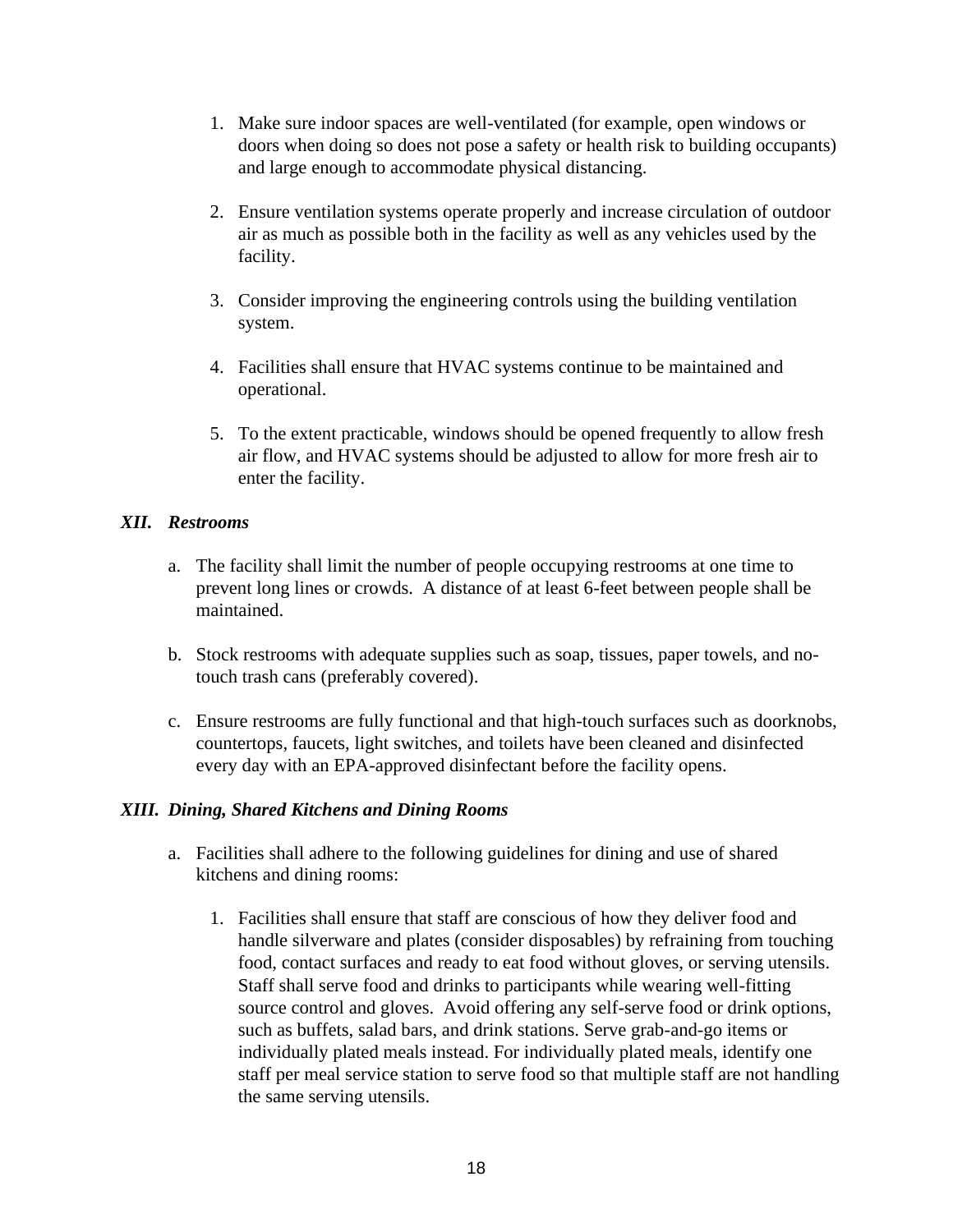- 2. See Section  $(II)(h)$  to  $(i)$  above for communal dining requirements for vaccinated and/or unvaccinated participants.
- 3. Wash, rinse, and sanitize used or dirty food contact surfaces with an EPAapproved food contact surface sanitizer. Make sanitizing wipes available for anyone who uses a microwave and similar food preparation appliances (for example, waffle maker). Sanitize high-touch surfaces of appliances after each use. If a food-contact surface must be disinfected for a specific reason, such as a bodily fluid cleanup or deep clean in the event of likely contamination with COVID-19, use the following procedure: wash, rinse, disinfect according to the label instructions with a product approved for food contact surfaces, rinse, then sanitize with a food-contact surface sanitizer.
- 4. Discourage sharing of items that are difficult to clean or sanitize. Limit any sharing of food, tools, equipment, or supplies by staff members. Ensure adequate supplies to minimize sharing of high-touch materials (for example, serving spoons) to the extent possible; otherwise, limit use of supplies and equipment to one group of workers at a time and clean and sanitize between use.
- 5. Avoid items that are reusable, such as menus, condiments, and any other food containers. Instead, use disposable menus, single serving condiments, and notouch trash cans and doors.
- 6. Clean frequently touched surfaces such as counters, tables, or other hard surfaces between use.
- 7. Use gloves when removing garbage bags and handling and disposing of trash. After removing gloves, perform hand hygiene.

## *XIV. Modifying Physical Space, Physical Barriers and Guides*

- a. Whenever possible, facilities shall install plexiglass or other physical barriers in reception and other face-to-face interaction areas where it is difficult for individuals to remain at least 6-feet apart.
- b. Facilities shall provide physical guides, such as visual markers on floors or sidewalks and signs on walls, to ensure that individuals remain at least 6-feet apart.
- c. Place directional arrows to establish the flow of traffic.
- d. Designate different doors for entering and exiting center/rooms, if possible.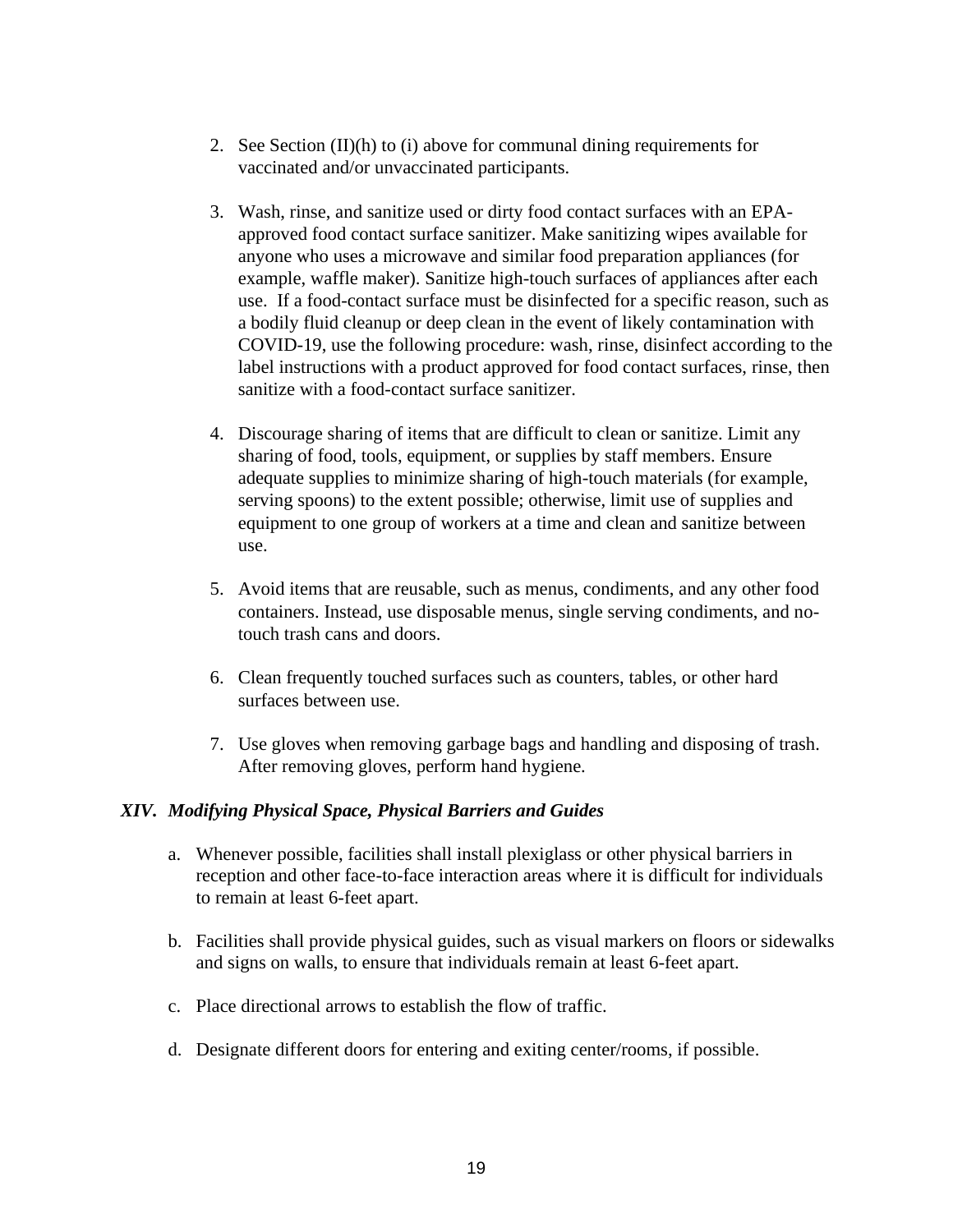e. Non-essential shared spaces, such as game rooms, should be closed, if possible; if this is not possible, the use of these shall be staggered and the spaces shall be disinfected between uses. Please see section (II) above for additional guidance on communal activities.

#### *XV. Reopening or Closure Notifications*

- a. If a facility elects to not re-open, it shall communicate this information to participants and families/guardians as soon as possible so that they can thoughtfully plan for alternative services.
- b. Facilities must also notify the Department of closures, capacity changes, or plans to remain closed concurrent with participant and family/guardian notifications. This can be done by emailing the Department at [CNandLicensingRequests@doh.nj.gov.](mailto:CNandLicensingRequests@doh.nj.gov)

#### *XVI. Questions or Concerns*

Questions or concerns on the content, interpretation or application of this directive can be directed to the Department of Health at [lisa.king@doh.nj.gov](mailto:lisa.king@doh.nj.gov)

This Directive shall take effect immediately. The provisions of this Directive shall remain in force and effect until January 11, 2022, unless otherwise modified, supplemented and/or rescinded.

Dated: June 15, 2021

Judith M. Persichille.

Judith Persichilli, RN, BSN, MA Commissioner